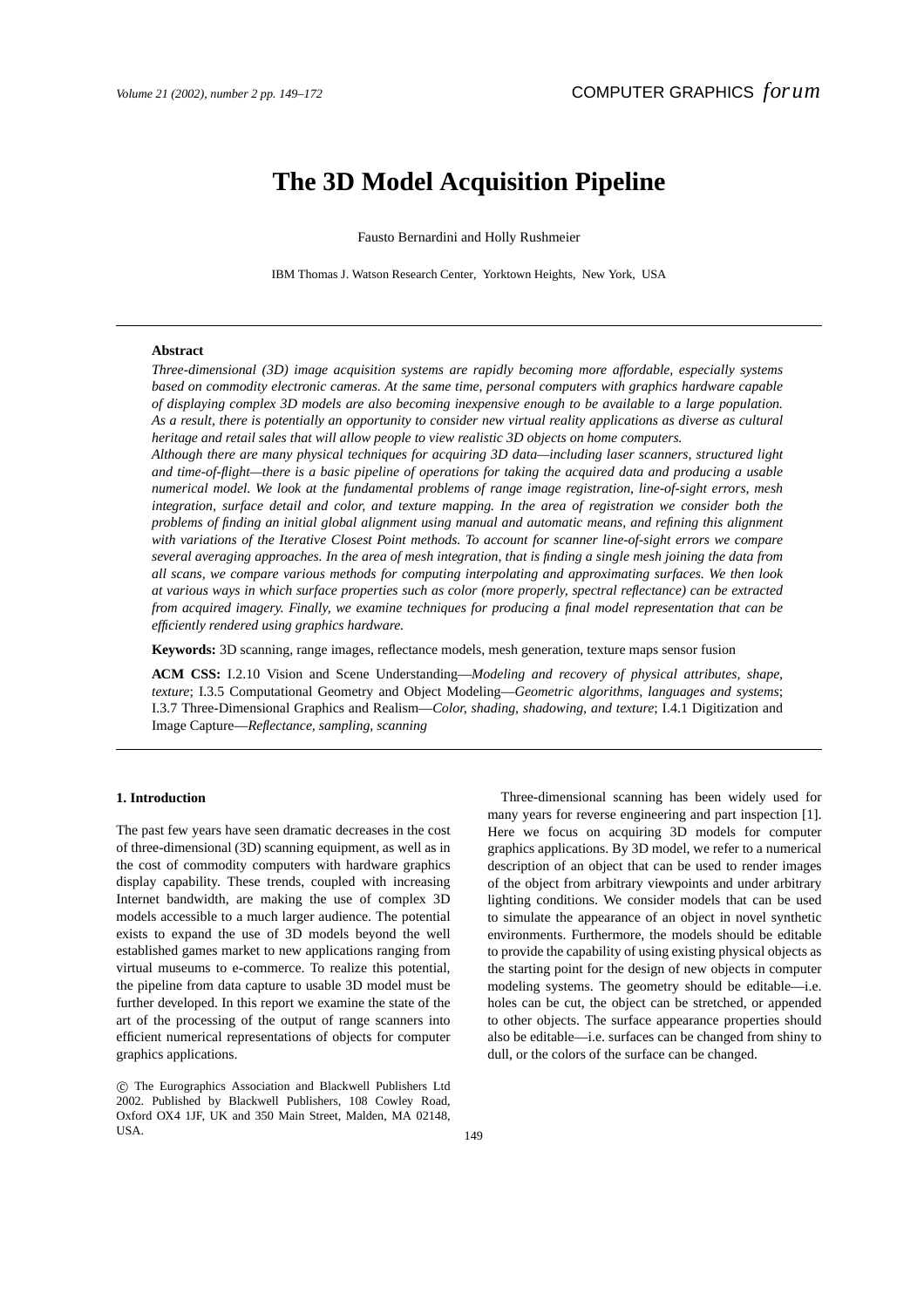To achieve this flexibility in the use of scanned objects, we consider systems which output shape in the form of clouds of points that can be connected to form triangle meshes, and/or fitted with NURBS or subdivision surfaces. The 3D points are augmented by additional data to specify surface finish and color. With the exception of surfaces with relatively uniform spatial properties, fine scale surface properties such as finish and color are ultimately stored as image maps covering the geometry.

The shape of 3D objects may be acquired by a variety of techniques, with a wide range in the cost of the acquisition hardware and in the accuracy and detail of the geometry obtained. On the high cost end, an object can be CAT scanned [2], and a detailed object surface can be obtained with isosurface extraction techniques. On the low cost end, models with relatively sparse 3D spatial sampling can be constructed from simple passive systems such as video streams by exploiting structure from motion [3], or by observing silhouettes and using space carving techniques [4].

In this report we focus on scanning systems that capture range images—that is an array of depth values for points on the object from a particular viewpoint. While these scanners span a wide range of cost, they are generally less expensive and more flexible than full 3D imaging systems such as CAT scanners, while obtaining much more densely sampled shapes than completely passive systems. We briefly review various types of range image scanners, and the principles they work on. However, for this report we consider a range scanner as a generic component, and consider the model building process given range images as input.

The process of building models from a range scanning system is shown in Figure 1. There are fundamentally two streams of processing—one for the geometry, and one for the fine scale surface appearance properties. As indicated by the dotted lines, geometric and surface appearance information can be exchanged between the two processing streams to improve both the quality and efficiency of the processing of each type of data. In the end, the geometry and fine scale surface appearance properties are combined into a single compact numerical description of the object.

#### **2. Scanning Hardware**

Many different devices are commercially available to obtain range images. Extensive lists of vendors are maintained at various web sites. To build a model, a range scanner can be treated as a "black box" that produces a cloud of 3D points. It is useful however to understand the basic physical principles used in scanners. Characteristics of the scanner should be exploited to generate models accurately and efficiently.

The most common range scanners are triangulation systems, shown generically in Figure 2. A lighting system projects a pattern of light onto the object to be scanned possibly a spot or line produced by a laser, or a detailed



**Figure 1:** *The sequence of steps required for the reconstruction of a model from multiple overlapping scans.*

pattern formed by an ordinary light source passing through a mask or slide. A sensor, frequently a CCD camera, senses the reflected light from the object. Software provided with the scanner computes an array of depth values, which can be converted to 3D point positions in the scanner coordinate systems, using the calibrated position and orientation of the light source and sensor. The depth calculation may be made robust by the use of novel optics, such as the laser scanning systems developed at the National Research Council of Canada [5]. Alternatively, calculations may be made robust by using multiple sensors [6]. A fundamental limitation of what can be scanned with a triangulation system is having an adequate clear view for both the source and sensor to see the surface point currently being scanned. Surface reflectance properties affect the quality of data that can be obtained. Triangulation scanners may perform poorly on materials that are shiny, have low surface albedo, or that have significant subsurface scattering.

An alternative class of range scanners are time-of-flight systems. These systems send out a short pulse of light, and estimate distance by the time it takes the reflected light to return. These systems have been developed with near real time rates, and can be used over large (e.g. 100 m) distances. Time-of-flight systems require high precision in time measurements, and so errors in time measurement fundamentally limit how accurately depths are measured.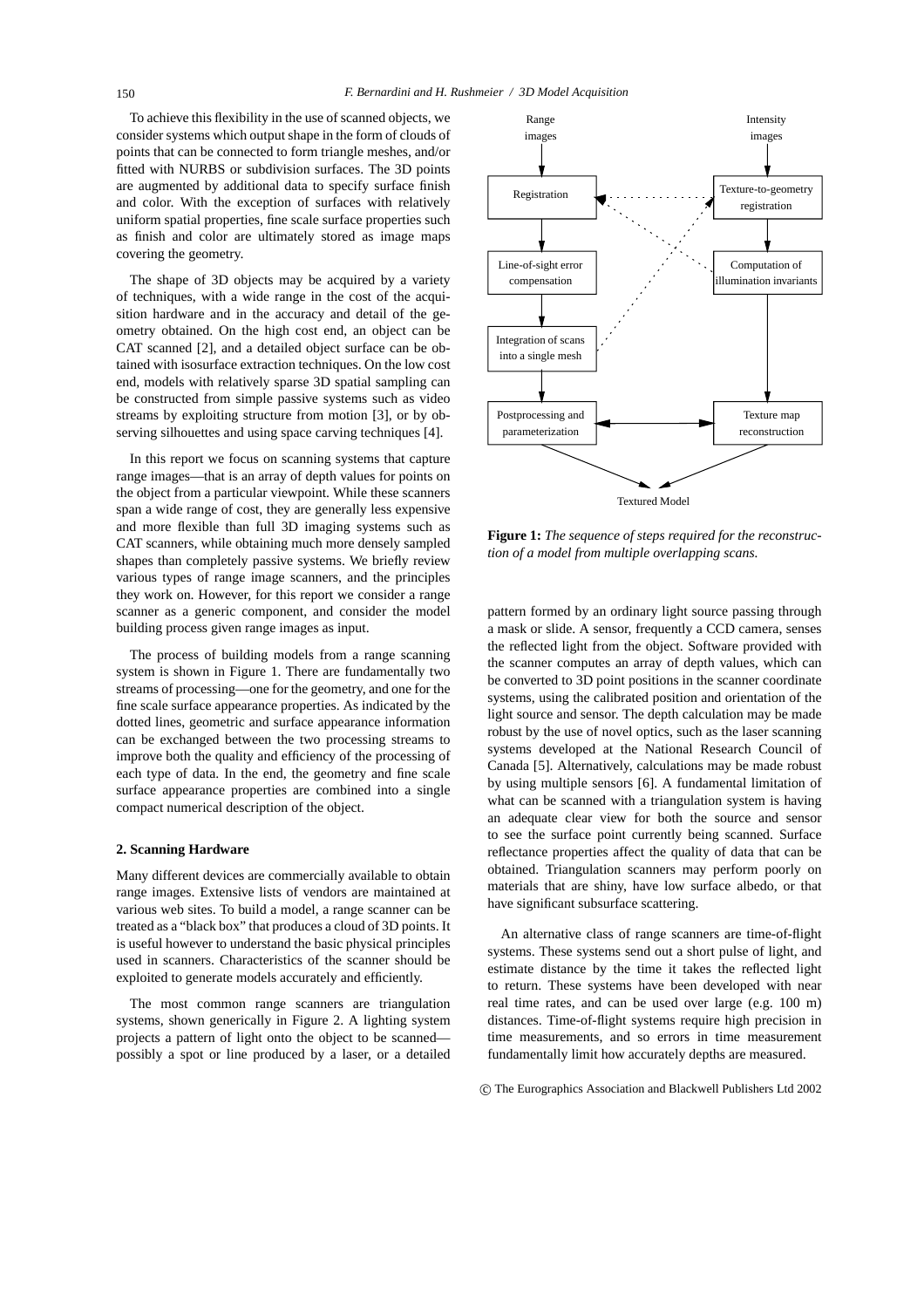

**Figure 2:** *Principles of a laser triangulation system. A laser projector shines a thin sheet of light onto the object. The CCD sensor detects, on each scan line, the peak of reflected laser light. 3D point positions are computed by intersecting the line through the pixel with the known plane of laser light.*

Basic characteristics to know about a range scanner are its scanning resolution, and its accuracy. Accuracy is a statement of how close the measured value is to the true value. The absolute accuracy of any given measurement is unknown, but a precision that is a value for the standard deviation that typifies the distribution of distances of the measured point to true point can be provided by the manufacturer. The tests used by manufacturers to determine precision are based on standard tests for length measurement developed for coordinate measurement machines or surveying applications, depending on the scale of the application. The absolute value of error increases with distance between the scanner and object. The deviation of measurements is a thin ellipsoid rather than a sphere—the error is greatest along the line-of-sight of the sensor. The precision of the measurements may vary across a range image. There are some effects that produce random errors of comparable magnitude at each point. Other effects may be systematic, increasing the error towards the edges of the scan. Because models are built from points acquired from many different range images, it is important to understand the relative reliability of each point to correctly combine them.

Resolution is the smallest distance between two points that the instrument measures. The accuracy of measured 3D points may be different than the resolution. For example, a system that projects stripes on an object may be able to find the depth at a particular point with submillimeter accuracy. However, because the stripes have some width, the device may only be able to acquire data for points spaced millimeters apart on the surface. Resolution provides a fundamental bound on the dimensions of the reconstructed surface elements, and dictates the construction of intermediate data structures used in forming the integrated representation.

Range scanners do not simply provide clouds of 3D points [7], but implicitly provide additional information. Simply knowing a ray from each 3D point to the scanning sensor indicates that there are no occluding surfaces along that ray, and provides an indicator of which side of the point is outside the object. Since range images are organized as two-dimensional (2D) arrays, an estimate of the surface normal at each point can be obtained by computing vector cross products for vectors from each point to its immediate neighbors. These indicators of orientation can be used to more efficiently reconstruct a full surface from multiple range images.

#### **3. Registration**

For all but the simplest objects, multiple range scans must be acquired to cover the whole object's surface. The individual range images must be aligned, or registered, into a common coordinate system so that they can be integrated into a single 3D model.

In high-end systems registration may be performed by accurate tracking. For instance, the scanner may be attached to a coordinate measurement machine that tracks its position and orientation with a high degree of accuracy. Passive mechanical arms as well as robots have been used. Optical tracking can also be used, both of features present in the scene or of special fiducial markers attached to the model or scanning area.

In less expensive systems an initial registration is found by scanning on a turntable, a simple solution that limits the size and geometric complexity of scanable objects (they must fit on the turntable and the system provides only a cylindrical scan which cannot re-construct self-occluding objects), and that leaves unsolved the problem of registration for scans of the top and bottom of the object. Many systems rely on interactive alignment: a human operator is shown side-byside views of two overlapping scans, and must identify three or more matching feature points on the two images which are used to compute a rigid transformation that aligns the points.

Automatic feature matching for computing the initial alignments is an active area of research (recent work includes [8–12]). The most general formulation of the problem, that makes no assumptions on type of features (in the range and/or associated intensity images) and initial approximate registration is extremely hard to solve. Approximate position and orientation of the scanner can be tracked with fairly inexpensive hardware in most situations, and can be used as a starting point to avoid searching a large parameter space.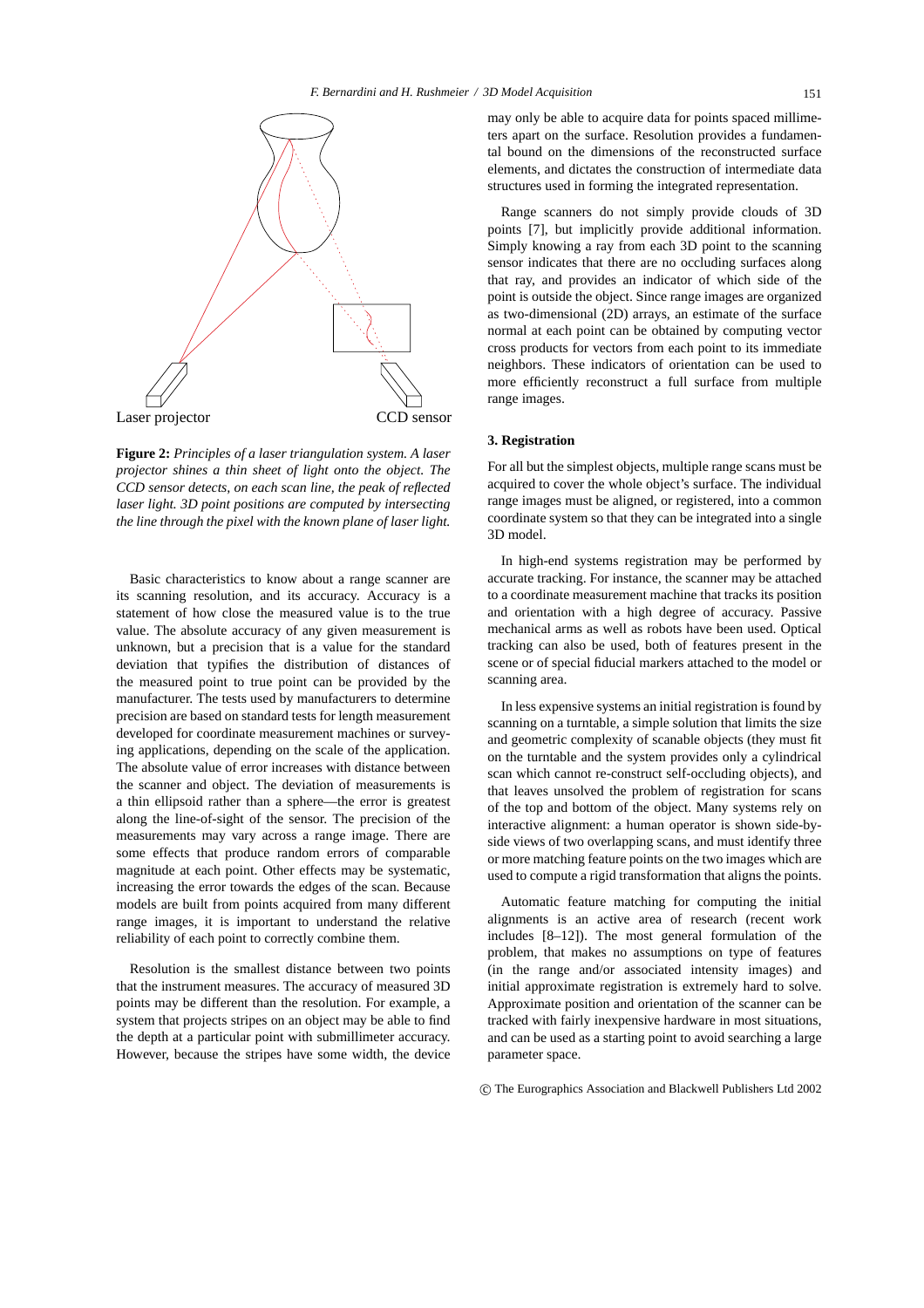# **3.1. Registration of two views**

Neither the controlled motion nor the feature matching techniques can usually achieve the same degree of accuracy as the range measurements. The initial alignment must therefore be refined by a different technique. The most successful approach to solve this problem has been the Iterative Closest Point (ICP) algorithm, originally proposed by Besl and McKay [13], Chen and Medioni [14], and Zhang [15].

The ICP algorithm consists of two steps: in the first step, pairs of candidate corresponding points are identified in the area of overlap of two range scans. Subsequently, an optimization procedure computes a rigid transformation that reduces the distance (in the least-squares sense) between the two sets of points. The process is iterated until some convergence criterion is satisfied. The general idea is that at each iteration the distance between the two scans is reduced, allowing for a better identification of true matching pairs, and therefore an increased chance of a better alignment at the next iteration. It has been proved [13] that the process converges to a local minimum, and in good implementations it does so in few steps. However, the algorithm may or may not converge to a global minimum, depending on the initial configuration. One obvious problem arises with surfaces that have few geometric features: two aligned partial scans of a cylindrical surface can slide relative to each other while the distance between corresponding points remains zero. When available, features in co-acquired texture images can help solve this underconstrained problems (see Section 3.3).

Variations of the algorithm differ in how the candidate matching pairs are identified, which pairs are used in computing the rigid transformation, and in the type of optimization procedure used. Besl and McKay [13] use the Euclidean closest point as the matching candidate to a given point. Chen and Medioni [14] find the intersection between a line normal to the first surface at the given point and the second surface, then minimize the distance between the given point and the tangent plane to the second surface at the intersection point. This technique has two advantages: it is less sensitive to non-uniform sampling, and poses no penalty for two smooth surfaces sliding tangentially one with respect to the other, a desirable behavior because in flat areas false matches can easily occur. See Figures 3 and 4.

Points from the first surface (*control* points) can be selected using uniform subsampling, or by identifying surface features. The set of candidate pairs can be weighted and/or pruned based on estimates of the likelihood of an actual match, and confidence in the data. Zhang [15] introduces a maximum tolerable distance and an orientation consistency check to filter out spurious pairings. Dorai *et al.* [16] model sensor noise and study the effect of measurement errors on the computation of surface normals. They employ a minimum variance estimator to formulate the



**Figure 3:** *One step of the ICP algorithm. Point matches are defined based on shortest Euclidean distance. Scan P is then transformed to minimize the length of the displacement vectors, in the least-squares sense.*



**Figure 4:** *In Chen and Medioni's method, a matching pair is created between a control point p on scan P and the closest* point *q* on the tangent plane to Q at *q'*. *q'* is the sample point *on Q closest to the intersection with the line*  $\ell$  *perpendicular to P in p.*

error function to be minimized. They report more accurate registration results than Chen and Medioni's original method in controlled experiments. In related work, Dorai *et al.* [17] check distance constraints (given points  $p_1$  and  $p_2$  on the first surface, and corresponding points  $q_1$ ,  $q_2$  on the second surface,  $||p_1 - p_2|| - ||q_1 - q_2|| < \varepsilon$  must hold) to prune incompatible matches, also leading to improved registration results. Many researchers have proposed incorporating other features for validating matches: for example thresholding the maximum distance, discarding matches along surface discontinuities, evaluating visibility, and comparing surface normals, curvature or surface color information (see for example the good review in [18]). Use of the texture images as an aid to registration is further discussed in Section 3.3.

Given the two sets of matching points  $P = \{p_1, \ldots, p_n\}$ ,  $Q = \{q_1, \ldots, q_n\}$ , the next problem is computing a rotation matrix *R* and translation vector *T* such that the sum of squares of pair wise distances

$$
e = \sum_{i=1}^{n} ||p_i - (Rq_i + T)||^2
$$

is minimized. This problem can be solved in closed form by expressing the rotation as a quaternion [19], by linearizing the small rotations [14], or by using the Singular Value Decomposition. More statistically robust approaches have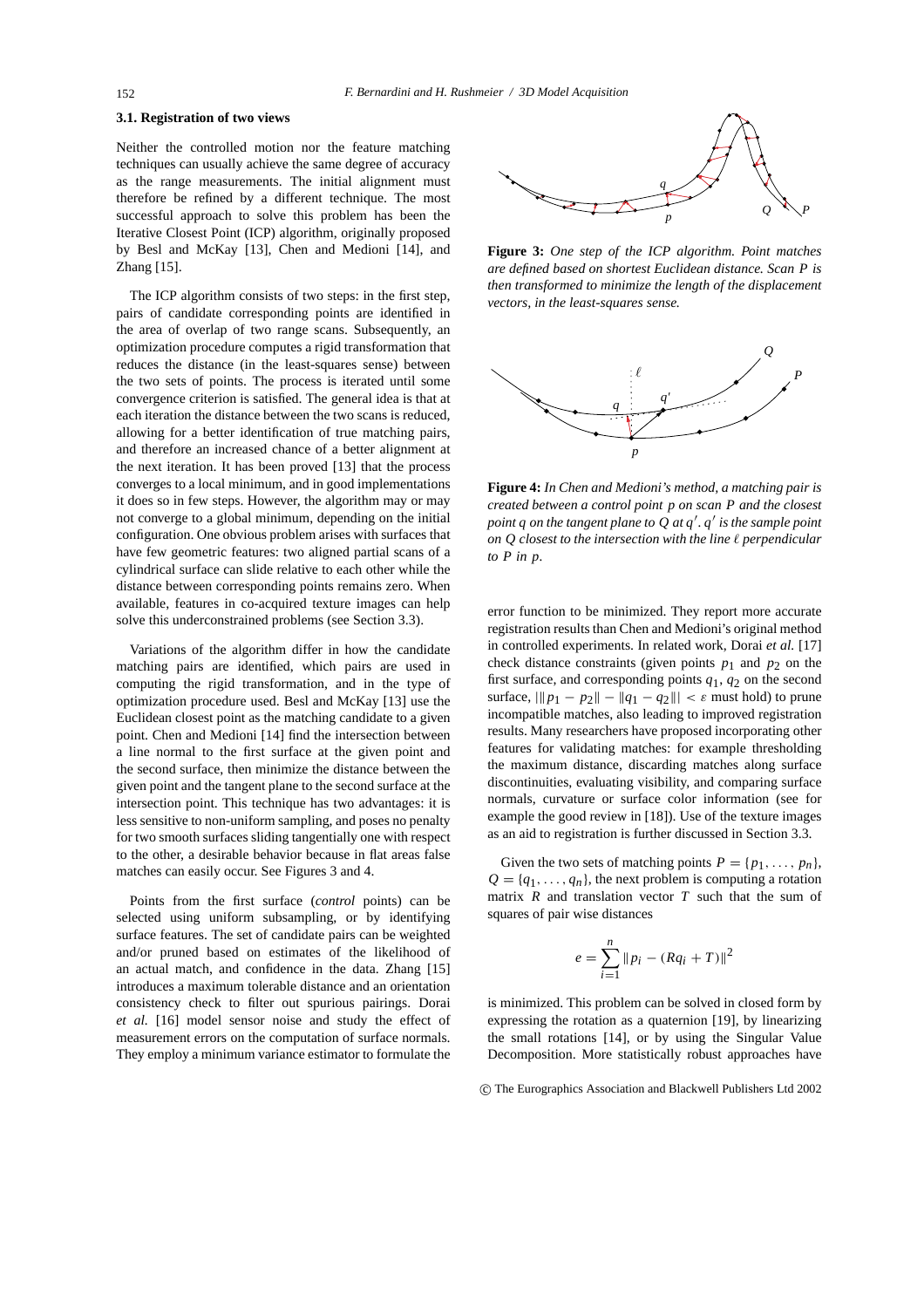been investigated to avoid having to preprocess the data to eliminate outliers [20,21].

## **3.2. Registration of multiple views**

When pair wise registration is used sequentially to align multiple views errors accumulate, and the global registration is far from optimal. Turk and Levoy [22] use a cylindrical scan that covers most of the surface of the object, and then incrementally register other scans to it. In their variation of ICP, they compute partial triangle meshes from the range scans, then consider the distance from each vertex of one mesh to the triangulated surface representing the other scan.

Bergevin *et al.* [23] extend the incremental approach to handle multiple views. One of the views is selected as the central (or reference) view. All the other views are transformed into the reference frame of the central view. At each iteration, each view is registered with respect to all other views using a varation of Chen and Medioni's method. The process is repeated until all incremental registration matrices are close to the identity matrix. Benjemaa and Schmitt [24] use a similar approach, but accelerate finding matching pairs by resampling the range images from a common direction of projection, and then performing the searches for the closest points on these images.

Pulli [25] describes another incremental multiview registration method that is particularly suited to the registration of large datasets. Pulli's method consists of two steps: in the first step, range scans are registered pair wise using Chen and Medioni's method. Matching points are discarded if they lie on scan's boundaries, if the estimated normals differ by more than a constant threshold, or when their distance is too large. A dynamic fraction, that increases as the registration gradually improves, of the best remaining pairs (the shorter ones) is then used for the alignment. After this initial registration, the overlap areas of each pair of scans is uniformly sampled, and the relative position of sample points stored and used in the successive step: the algorithm will assume that the pair wise registration is exact and will try to minimize relative motion. The second step considers the scans one at a time, and aligns each to the set of scans already considered. An inner loop in the algorithm considers all the scans that overlap with the current scan, and recursively aligns each of these scans until the relative change is smaller than a threshold, diffusing error evenly among all scans. By using a small number of pairs of points in the global registration phase, the need to have all the scans in memory is eliminated.

Blais and Levine [26] search for a simultaneous solution of all the rigid motions using a simulated annealing algorithm. Execution times for even just a few views are reportedly long. Neugebauer [27] uses the Levenberg– Marquardt method to solve a linearized version of the least-squares problem. A resolution hierarchy is used to improve robustness and efficiency. Invalid matches are detected and discarded at each iteration.

A different class of methods models the problem by imagining a set of springs attached to point pairs, and simulating the relaxation of the dynamic system. Stoddart and Hilton [28] assume that point pairs are given and remain fixed. Eggert *et al.* [18] link each data point to the corresponding tangent plane in another view with a spring. They use a hierarchical subsampling that employs an increasing number of control points as the algorithm progresses, and update correspondences at each iteration. They report better global registration error and a larger radius of convergence than other methods, at the expense of longer computation times. Their method also assumes that each portion of the object surface appears in at least two views.

## **3.3. Using the textures to aid registration**

Images that record the ambient light reflected from an object (rather than a structured light pattern used for triangulation) may also be captured coincidently with the range images. Color or grayscale images are recorded to be used at texture maps (see Section 7). Range and texture images in systems that acquire both coincidently are registered to one another by calibration. That is, the relative position and orientation of the texture and range sensors are known, and so the projective mapping of the texture image onto the range image is known. When texture images registered to the range images are available, they may be used in the scan registration process. This is particularly advantageous when the texture images have a higher spatial resolution than the range images, and/or the object itself has features in the surface texture in areas that have few geometric features.

Texture images may be used in the initial alignment phase. Gagnon *et al.* [29] use texture data to assist a human operator in the initial alignment. Pairs of range images are aligned manually by marking three points on overlapping texture images. The locations of the matching points are refined by an algorithm that searches in their immediate neighborhoods using image cross-correlation [30]. A least-squares optimization follows to determine a general 3D transformation between the scans that minimizes the distances between the point pairs.

Roth [9] used textures in an automatic initial alignment procedure. "Interest" points in each texture image, such as corners, are identified using any of a variety of image processing techniques. A 3D Delaunay tetrahedralization is computed for all interest points in each scan. All matching triangles are found from pairs of potentially overlapping scans, and the transformation that successfully registers the most matching triangles is used. The advantage of using the triangles is that it imposes a rigidity constraint that helps insure that the matches found are valid. The method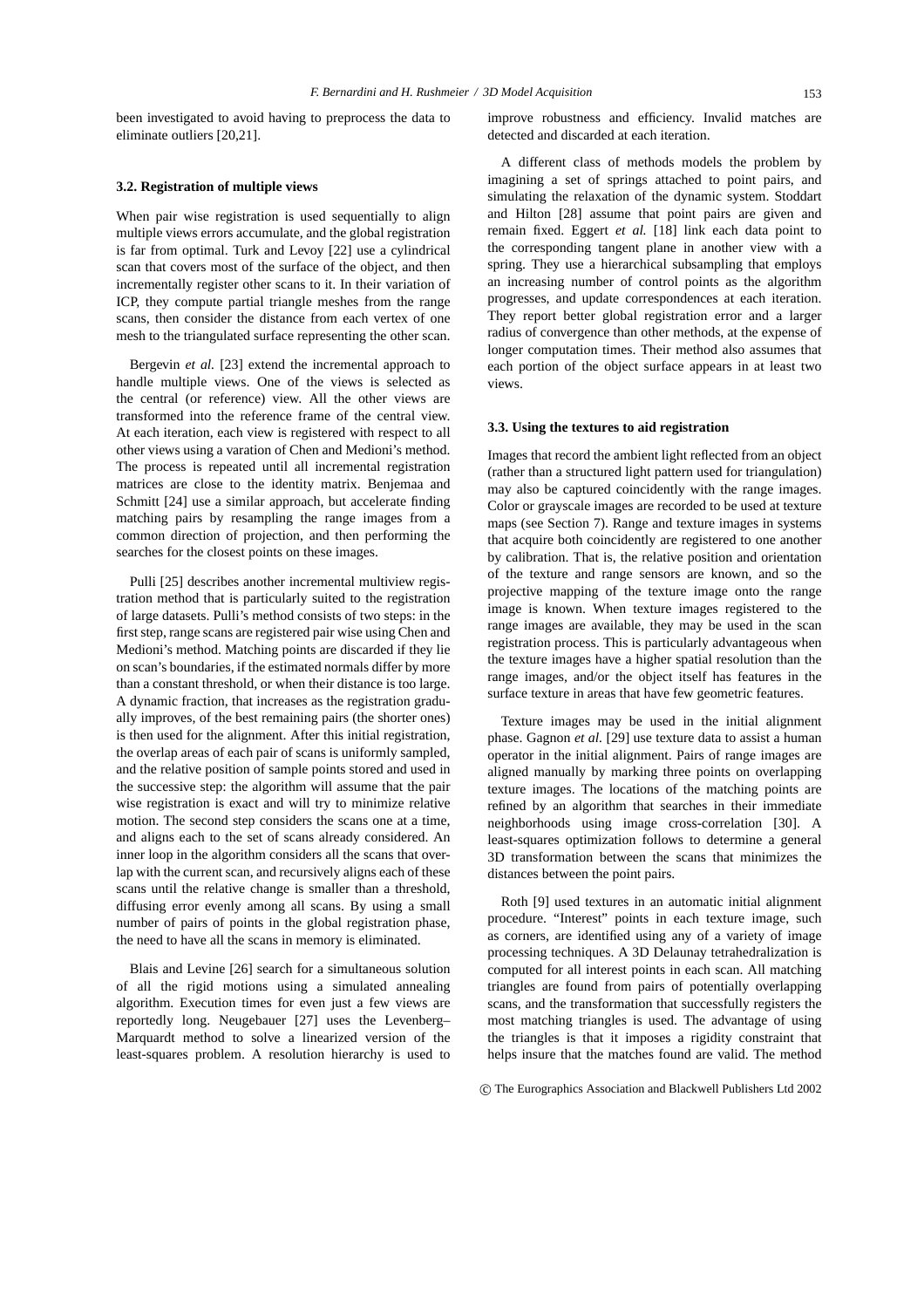requires an adequate number of "interest" points in the textures. However, a relatively sparse pattern of points can be projected onto an object using laser light to guarantee that such points are available. Projected points were added to texture maps in the case study presented by Bernardini and Rushmeier [31], however the number of points per scan were not adequate for a completely automatic initial alignment.

Texture images may also be used in the refinement of the initial alignment. In general, there are two major approaches to using texture image data in the refinement phase. In one approach, the color image values are used as additional coordinates defining each point captured in the scan. In the other approach, matching operations are performed using the images directly.

Johnson and Kang [32,33] describe a method in which they use color from a texture as an additional coordinate for each point in an ICP optimization. Because the range images they use are of lower spatial resolution than the texture images, the range images are first supersampled to the texture resolution, and a color triplet is associated with each 3D point. The color triplets need to be adjusted to be comparable in influence to the spatial coordinates. They recommend scaling the color coordinates so that the range of values matches the range of values in the spatial coordinates. Further, to minimize image-to-image illumination variations they recommend using color in terms of *YIQ* rather than *RGB*, and applying a scale factor to the luminance, *Y* coordinate, that is much smaller than the chrominance *I Q* coordinates. The closest point search now becomes a search in 6D space, and a 6D k-d tree is used to accelerate the search. For tests using scanned models of rooms which have many planar areas with high texture variation, they demonstrate order of magnitude reductions in alignment errors. Schütz et al. [34] present a similar extended-coordinate ICP method, that uses scaled normals data (with normals derived from the range data) as well as color data.

The alternative approach to using texture image data is to perform matching operations on image data directly. This allows image structure to be exploited, and avoids search in high dimensional coordinate space. To compare texture images directly, these types of methods begin by using the range scan and an initial estimate of registration to project the texture images into a common view direction, as illustrated in Figure 5.

Weik [35] projects both the texture image and the texture gradient image of a source scan to be aligned with a second destination scan. The difference in intensities in the two images in the same view are then computed. The texture difference image and gradient image are then used to estimate the locations of corresponding points in the two images. A rigid transformation is then computed that minimizes the sum of the 3D distances between the corresponding point



**Figure 5:** *Registration methods that work with images begin by projecting overlapping textures into the same view. Here geometries Si and Sj are used to project the corresponding texture maps Di and Dj into the same view as a third scan Sm.*

pairs. Pulli [36] describes a method similar to Weik's that replaces the use of image gradient and differences with a full image registration to find corresponding points. Pulli's technique uses a version of planar perspective warping described by Szeliski and Shum [37] for image registration. To make the registration more robust, Pulli describes a hierarchical implementation. Similar to Kang and Johnson, Pulli examines alternative color spaces to minimize the effects of illumination variations. For the test cases used—small objects with rich geometric and textural features—there appears to be no advantage of using images in color spaces other than *RGB*.

Both Weik's and Pulli's methods require operations on the full high-resolution texture images. A high degree of overlap is required, and scan-to-scan variability in illumination introduces error. Fine scale geometry is matched only if these details are revealed by lighting in the images. Both methods can be effective if there are substantial albedo variations in the scans that dominate illumination variations.

Bernardini *et al.* [38] present a registration method that combines elements of several of the other texturebased techniques. The initial alignment is first refined with a purely geometric ICP. Similar to Weik and Pulli, the texture images are projected into a common view. Similar to Roth, feature points are located in the texture images. However, unlike Roth the method does not attempt to match feature points. Rather, similar to the approach by Gagnon *et al.* the initial correspondences are refined by doing a search in a small neighborhood around each point, and finding corresponding pixels where an image cross-correlation measure is minimized. A rigid rotation is then found that minimizes the distance between the newly identified corresponding points.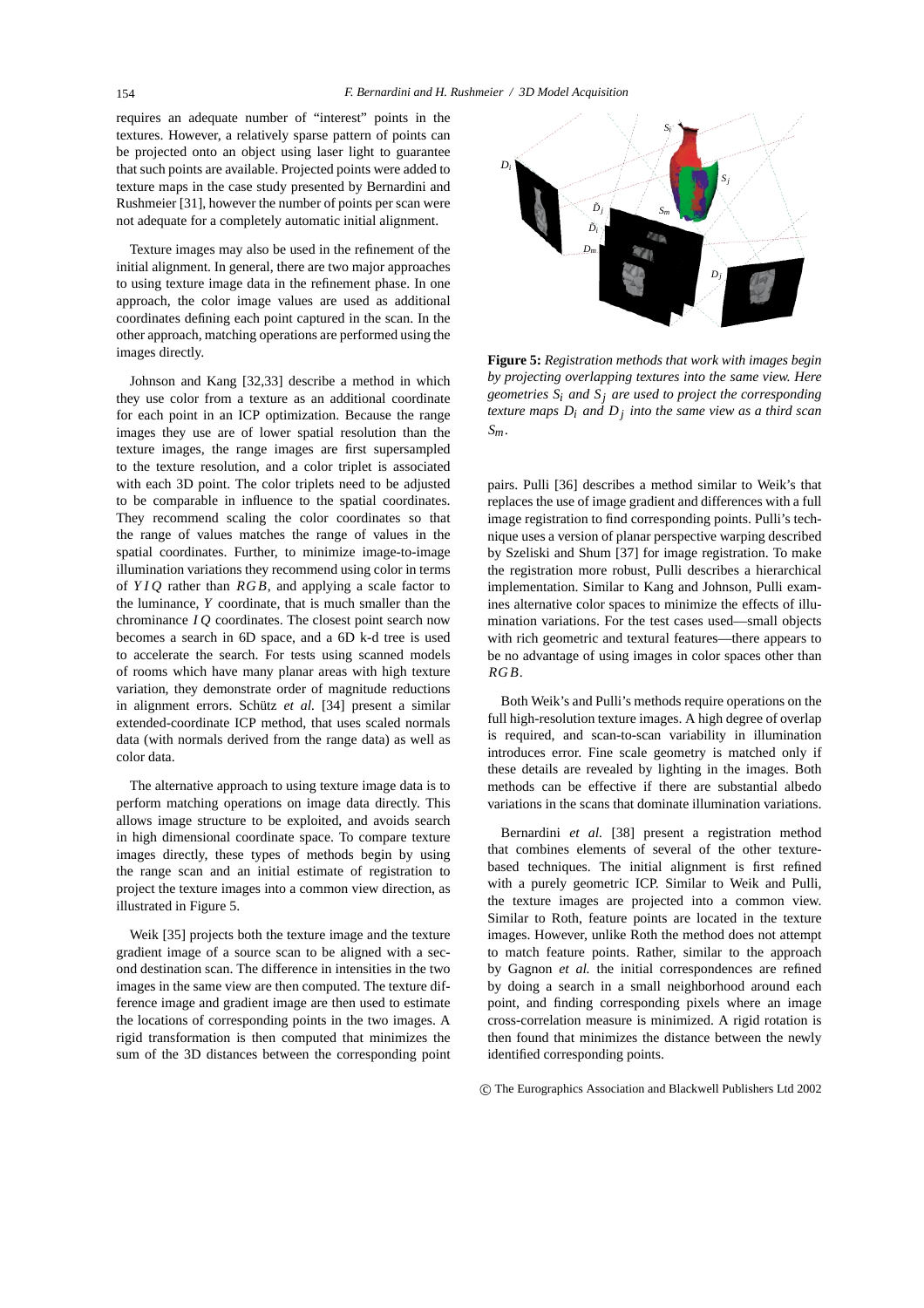# **3.4. Future directions**

Successful refinement of an initial registration has been demonstrated for a large class of objects. This step does not appear to be a major obstacle to a fully automatic model-building pipeline. Robust solutions for the automatic alignment of totally uncalibrated views are not available, although some progress is being made. Scanner instrumentation with an approximate positioning device seems a feasible solution in most cases. Very promising is the use of improved feature-tracking algorithms from video sequences as an inexpensive way of producing the initial registration estimate.

# **4. Line-of-sight Error**

After the scans have been aligned the individual points would ideally lie exactly on the surface of the reconstructed object. However, one still needs to account for residual error due to noise in the measurements, inaccuracy of sensor calibration, and imprecision in registration. The standard approach to deal with the residual error is to define new estimates of actual surface points by averaging samples from overlapping scans. Often the specific technique used is chosen to take advantage of the data structures used to integrate the multiple views into one surface. Because of this, details of the assumed error model and averaging method are often lost or overlooked by authors. We believe that this problem is important enough to deserve a separate discussion. In addition, line-of-sight error compensation, together with resampling and outlier filtering, is a necessary preprocessing step for interpolatory mesh integration methods.

Among the first to recognize the need for a mathematical model of scanner inaccuracies and noise were Hebert ´ *et al.* [40], in the context of data segmentation and polynomial section fitting. Their error model incorporates the effects of viewing angle and distance, and is expressed as an uncertainty ellipsoid defined by a Gaussian distribution. Other sources of non-Gaussian error, such as shadows, surface specularities and depth discontinuities, which generally produce outliers, are not included in the model. For a typical triangulation scanner the error in estimating the  $x$ ,  $y$  position of each sample is much smaller than the error in estimating the depth *z*. Therefore the ellipsoid is narrow with its longer axis aligned with the direction towards the sensor, see Figure 6. Building on the work of Hébert et al. [40], Rutishauser *et al.* [39] define an optimal reconstruction of a surface from two sets of estimates, in the sense of probability theory. However, they have to resort to some approximations in their actual computations. For a measured point on one scan, they find the best matching point (again, in the probabilistic sense) on the triangle defined by the three closest samples on the second scan. The optimal estimation of point location is then computed using the modified Kalman minimum-variance estimator.



**Figure 6:** *Probabilistic model of measurement error (adapted from Rutishauser et al.* [39]*).*

Soucy and Laurendeau [41] model error in a laser triangulation system as proportional to the fraction of illuminance received by the sensor, expressed by the cosine square of the angle between the surface normal at the measured point and the sensor viewing direction. Overlapping range data is resampled on a common rectangular grid lying on a plane perpendicular to the average of the viewing directions of all contributing scans. Final depth values are computed as weighted averages of the resampled values, where the weight used is the same cosine square defined above. These points are then connected into a triangle mesh.

Turk and Levoy [22] employ a similar method, but invert the steps of creating a triangulated surface and finding better surface position estimates. In their approach individual range scans are first triangulated, then stitched together. In areas of overlap, vertices of the resulting mesh are moved along the surface normal to a position computed as the average of all the intersection of a line through the point in the direction of the normal and all the overlapping range scans.

Neugebauer [27] adjusts point positions along the scanner line-of-sight. He uses a weighted average where each weight is the product of three components: the first is the cosine of the angle between surface normal and sensor viewing direction (if the cosine is smaller than 0.1, the weight is set to zero); the second contribution is a function that approximates the square distance of a sample point to the scan boundary, allowing a smooth transition between scans; the third component is Tukey's biweight function, used to filter outliers. The weighting is applied iteratively.

In volumetric methods line-of-sight error compensation is done by computing a scalar field that approximates the signed distance to the true surface, based on a weighted average of distances from sample points on individual range scans. The details of the various methods will be discussed in the next section.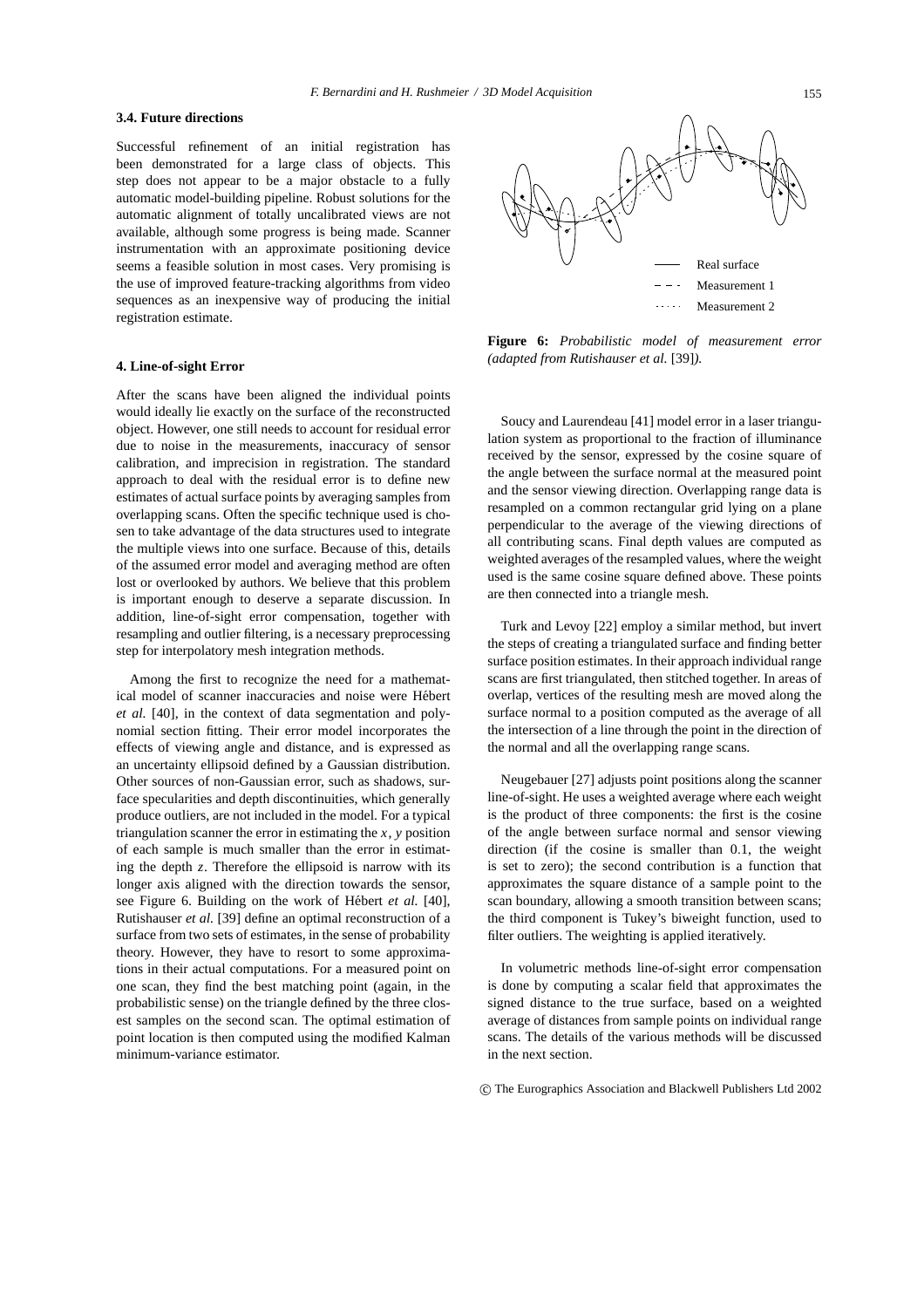## **5. Scan Integration**

For most applications, it is desirable to merge the aligned multiple scans into a unified, non-redundant surface representation. A significant amount of research in this direction has been done in the past. In this section, we will try to classify this work based on the type of assumptions and approach taken, and we will point to recent publications that are representative of each category, without trying to exhaustively cite the vast literature available on this subject. Previous reviews of work in this field include [42–44].

The goal of scan integration is to reconstruct the geometry and topology of the scanned object from the available data. The problem is difficult because in general the data points are noisy, they may contain outliers, parts of the surface may not have been reached by the scanner, and in general there is no guarantee that the sampling density is even sufficient for a correct reconstruction.

Some progress is being made in characterizing the problem more rigorously, at least in restricted settings. A first classification of methods can be made based on whether the input data is assumed to be unorganized points (*point cloud*) or a set of range scans. Techniques that deal with the first kind of input are more general, but also usually less robust in the presence of noise and outliers. The second category uses information in addition to simple point position, such as estimated surface normal, partial connectivity embedded in the range scan, sensor position, to better estimate the actual surface.

A second classification groups techniques based on the approach taken to reconstruct surface connectivity. A practical consequence of this choice is the *size* of the problem that can be solved using given computing resources. We will review selected work based on this second categorization.

# **5.1. Delaunay-based methods**

The Delaunay complex *D*(*S*) associated with a set of points *S* in *R*<sup>3</sup> decomposes the convex hull of *S* and imposes a connectivity structure. Delaunay-based methods reconstruct a surface by extracting a subcomplex from *D*(*S*), a process sometime called *sculpting*. This class of algorithms usually assumes only a point cloud as input. A recent review and unified treatment of these methods appears in [45].

One technique to select an interesting subcomplex, in fact a parameterized family of subcomplexes, is based on alphashapes [46]. Bajaj *et al.* [44,47] use a binary search on the parameter  $\alpha$  to find a subcomplex that defines a closed surface containing all the data points. Smaller concave features not captured by the alpha-shape are found with the use of heuristics. The surface is then used to define a signed distance. A  $C<sup>1</sup>$  implicit piecewise-polynomial function is then adaptively fit to the signed distance field.

A commercial software product by Geomagic is based on a different technique to extract the subcomplex, called the *wrap complex* [48]. The technique can handle non-uniform samplings, but requires some interactive input.

Amenta *et al.* [49,50] introduce the concept of *crust*, the subcomplex of the Delaunay complex of  $S \cup P$ , where  $P$ is the set of poles of the Voronoi cells of *S*, formed by only those simplices whose vertices belong to *S*. The poles of a sample point  $s \in S$  are the two farthest vertices of its Voronoi cell. The algorithm automatically handles nonuniform samplings, and its correctness, under somewhat stringent sampling density conditions, has been proven, both in the sense of a topologically correct reconstruction and of convergence to the actual surface for increasing sampling density. Experimental results prove that the algorithm performs well in practice for much less dense samplings than the theoretical bound. Based on a similar concept, but leading to a more efficient and robust implementation is the *power crust* algorithm [51,52]. The first step of the power crust algorithm is to compute a piecewise-linear approximation of the *medial axis transform*, interpolating the poles *P* of the Voronoi cells of *S*, defined as above. The poles are weighted with the associate (approximate) radius of the maximal balls that do not intersect the surface. The second step computes a piecewise-linear approximation of the surface as a subset of the faces of the *power diagram* of the set of weighted poles. One additional benefit of the algorithm is that it produces a closed ("watertight") surface in the presence of uneven sampling density. Sampling assumptions and theoretical guarantees are defined in [52]. Practical extensions to deal with sharp features, holes and noise are discussed in [51]. Experimental results for datasets containing several hundred thousand points are shown.

Also using the concept of poles to define a local surface approximation is the *cocones* algorithm proposed by Amenta *et al.* [53]. Here the poles of the Voronoi diagram of *P* are used to define an approximate normal for each sample point. The complement (restricted to the Voronoi cell of the point) of a double cone centered at *p*, with axis aligned with the sample point normal and an aperture of  $3\pi/8$ , is defined as the *cocone* of *p*. It is proved that the cocone constitutes a good approximation for the surface in the neighborhood of *p*. The local surface reconstrucion is then defined by the collection of Delaunay triangles incident on *p* that are dual to Voronoi edges contained in the cocone of *p*. The union of all the local reconstruction constitutes a superset of the final manifold triangulation, which is obtained with a global *prune and walk* algorithm. These results are presented in the context of a practical implementation by Dey *et al.* [54]. The authors employ a divide and conquer method based on an octree partition of the input points to avoid a global Voronoi computation. The pointsets contained in each octree node are padded with enough points from neighboring nodes to enforce the computation of compatible triangulations along common boundaries. Again, a global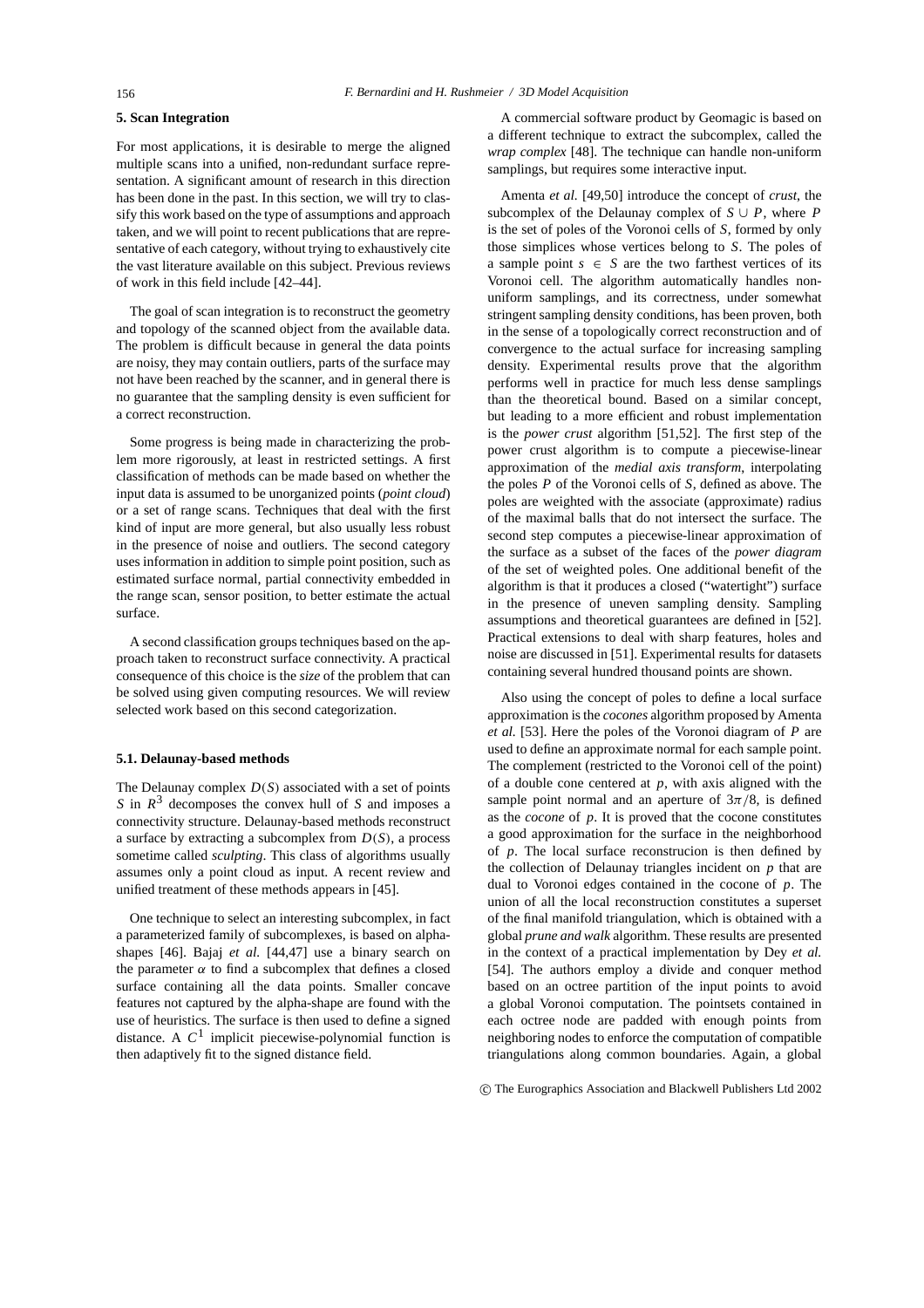prune and walk algorithms selects a manifold subset of the candidate triangles. The divide and conquer approach leads to reduced computation times and memory usage, allowing the treatment of datasets with millions of samples on common workstations.

In the context of Delaunay-based methods it is possible to study the sampling conditions the guarantee a correct reconstruction. Attempts so far have been mostly restricted to the 2D case [55–57], with the exception of [50] and [52]. The main shortcomings of these methods are their sensitivity to noise and outliers (these algorithms interpolate the data points, so outliers must be removed in preprocessing), and their computational complexity. Robustly computing and representing the connectivity of the 3D Delaunay complex can be a costly task. Experimental results are usually limited to "clean" datasets with less than a few hundred thousand points (with the exception of [54]).

# **5.2. Surface-based methods**

Surface-based methods create the surface by locally parameterizing (or implicitly assuming a local parameterization of) the surface and connecting each points to its neighbors by local operations. Some methods make use of the partial connectivity implicit in the range images.

The *zippering* approach of Turk and Levoy [22] works by first individually triangulating all the range scans. The partial meshes are then eroded to remove redundant, overlapping triangles. The intersecting regions are then locally retriangulated and trimmed to create one seamless surface. Vertex positions are then readjusted to reduce error, as described in Section 4.

Soucy and Laurendeau [41] use canonical Venn diagrams to partition the data into regions that can be easily parameterized. Points in each region are resampled and averaged (see Section 4), and locally triangulated. Patches are then stitched together with a constrained Delaunay algorithm.

A recent paper by Bernardini *et al.* [58] describes an algorithm to interpolate a point cloud that is not based on sculpting a Delaunay triangulation. Their method follows a region growing approach, based on a *ball-pivoting* operation. A ball of fixed radius (approximately the spacing between two sample points) is placed in contact with three points, which form a seed triangle. The three edges initialize a queue of edges on the active boundary of the region. Iteratively, an edge is extracted from the queue, and the ball pivots around the extracted edge until it touches a new point. A new triangle is formed, the region boundary updated, and the process continues. The approach can easily be extended to restart with a larger ball radius to triangulate regions with sparser data points. This method was implemented to make efficient use of memory by loading at any time only the data in the region currently visited by the pivoting ball, rather than the entire dataset. This allowed the triangulation of a large collection of scans with millions of samples.

Gopi *et al.* [59] compute local 2D Delaunay triangulations by projecting each point and its neighborhood on a tangent plane, and then lift the triangulation to 3D.

Surface based methods can easily process large datasets, and can handle (and compensate for) small-scale noise in the data. Robustness issues arise when the noise makes it difficult to locally detect the correct topology of the surface.

## **5.3. Volumetric methods**

Volumetric methods [60–62] are based on computing a signed distance field in a regular grid enclosing the data (usually, only in proximity of the surface), and then extracting the zero-set of the trivariate function using the marching cube algorithm [63]. The various approaches differ on the details of how the signed distance is estimated from the available data.

Curless and Levoy [60] compute the signed distance from each scan by casting a ray from the sensor through each voxel near the scan. The length of the ray from the voxel to the point in which it intersects the range surface is computed and accumulated at the voxel with values computed from other scans using weights dependent, as usual, on surface normal and viewing direction. This approach may lead to a biased estimate of surface location, as noted in [61]. Hilton *et al.* [62] also blend signed distances from individual scans, and use extra rules to handle correctly the case of of different surfaces in close proximity, both with the same and opposite orientation. Wheeler *et al.* [61] propose a solution that is less sensitive to noise, outliers, and orientation ambiguities. They assign to each voxel the signed distance to the closest point on the *consensus surface*, a weighted average of nearby measurements. Only measurements for which a userspecified quorum of samples with similar position and orientation is found are used.

Boissonnat and Cazals [64] use natural neighbor interpolation to define a global signed distance function. The natural neighbors of a point *x* are the neighbors of *x* in the Delaunay triangulation of  $P \mid |{x}|$ . Using natural neighbors avoids some of the pitfalls of other local surface approximations (for example taking just the points within a given distance from *x*, or its *k* closest neighbors). However, it requires the computation of a global Delaunay triangulation, which limits the size of the datasets that can be handled by the algorithm in practice. Since the Delaunay triangulation of the points must be computed, it can also be used as the starting point for the construction of piecewise-linear approximation of the surface that satisfies a user-specified tolerance. The initial approximation is formed by all those Delaunay triangles whose dual Voronoi edge is *bipolar*, that is such that the global signed distance function has different signs at its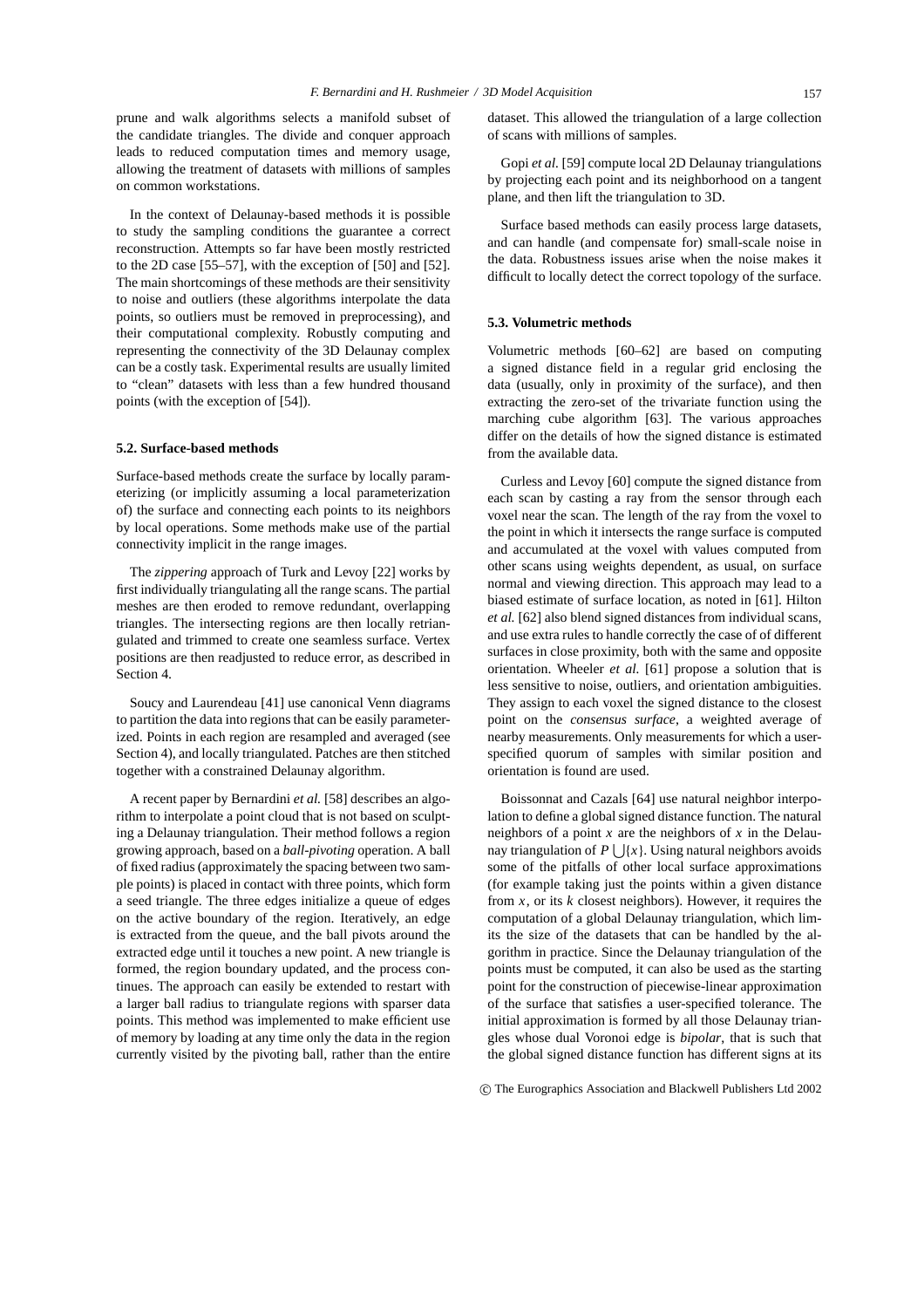two endpoints. This triangulation is then incrementally refined until the tolerance condition is satisfied. Examples of reconstruction from datasets of moderate size are shown in the paper.

Volumetric methods are well suited for very large datasets. Once the individual range scans have been processed to accumulate signed distance values, storage and time complexity are output sensitive: they mainly depend on the chosen voxel size, or resolution of the output mesh. Memory usage can be reduced by explicitly representing only voxels in close proximity to the surface [60] and by processing the data in slices. The choice of voxel size is usually left to the user. Small voxels produce an unnecessarily large number of output triangles and increase usage of time and space. Large voxels lead to oversmoothing and loss of small features. These problems can be alleviated by using an adaptive sampling (e.g. octree rather than regular grid [65]) and/or by postprocessing the initial mesh with a data fitting procedure [66–68].

Volumetric methods are also well suited to producing water-tight models. By using the range images to carve out a spatial volume, an object definition can be obtained without holes in the surface. Reed and Allen [69] demonstrate the evolution of a solid model from a series of range images, with the data from each image carving away the solid that lies between the scanner and each sample point. Rocchini *et al.* [70] also describe a volumetric method that fills holes.

# **5.4. Deformable surfaces**

Another class of algorithms is based on the idea of *deforming* an initial approximation of a shape, under the effect of external forces and internal reactions and constraints.

Terzopoulos *et al.* [71] use an elastically-deformable model with intrinsic forces that induce a preference for symmetric shapes, and apply them to the reconstruction of shapes from images. The algorithm is also capable of inferring non-rigid motion of an object from a sequence of images.

Pentland and Sclaroff [72] adopted an approach based on the finite element method and parametric surfaces. They start with a simple solid model (like a sphere or cylinder) and attach virtual "springs" between each data point and a point on the surface. The equilibrium condition of this dynamic system is the reconstructed shape. They also show how the set of parameters that describe the recovered shape can be used in object recognition.

Recently a number of methods based on the concept of levels sets have been proposed. These methods combine a robust statistical estimation of surface position in the presence of noise and outliers with an efficient framework for surface evolution. See e.g. [73,74].

#### **6. Postprocessing**

Postprocessing operations are often necessary to adapt the model resulting from scan integration to the application at hand. Very common is the use of mesh simplification techniques to reduce mesh complexity [75].

To relate a texture map to the integrated mesh, the surface must be parameterized with respect to a 2D coordinate system. A simple parameterization is to treat each triangle separately [32,76] and to pack all of the individual texture maps into a larger texture image. However, the use of mip-mapping in this case is limited since adjacent pixels in the texture may not correspond to adjacent points on the geometry. Another approach is to find patches of geometry which are height fields that can be parameterized by projecting the patch onto a plane. Stitching methods [2] use this approach by simply considering sections of the scanned height fields as patches.

Many parameterization methods have been developed for the general problem of texture mapping. Several methods seek to preserve the relative distance between 3D points in their pairing to a 2D coordinate system [77,78]. Marschner [79] describes an example of applying a relative distance preserving parameterization in a scanning application. The surface is subdivided into individual patches by starting with seed triangles distributed over the object, and growing regions around each seed. Harmonic maps are found to establish a 2D coordinate system for each patch, so individual patches need not be height fields.

Sloan *et al.* [80] have observed that maintaining relative distances may not produce optimal parameterizations for texture mapping. They suggest that uniform texture information, rather than distance preservation, should drive the parameterization. They applied this idea to synthetic textures only, but it may prove to be an effective approach in some scanning applications as well.

Another important step for applications that involve editing and animating the acquired model is the conversion of the mesh to a parametric, higher-order surface representation, for example using NURBS or a subdivision scheme.

The technique of Hoppe *et al.* [81] starts with a triangle mesh and produces a smooth surface based on Loop's subdivision scheme [82]. Their method is based on minimizing an energy function that trades off conciseness and accuracyof-fit to the data, and is capable of representing surfaces containing sharp features, such as creases and corners.

More recently, Eck and Hoppe [83] proposed an alternative surface fitting approach based on tensor-product Bspline patches. They start by using a signed-distance zerosurface extraction method [84]. An initial parameterization is built by projecting each data point onto the closest face. The method continues with building from the initial mesh a *base complex* (a quadrilateral-domain complex, with the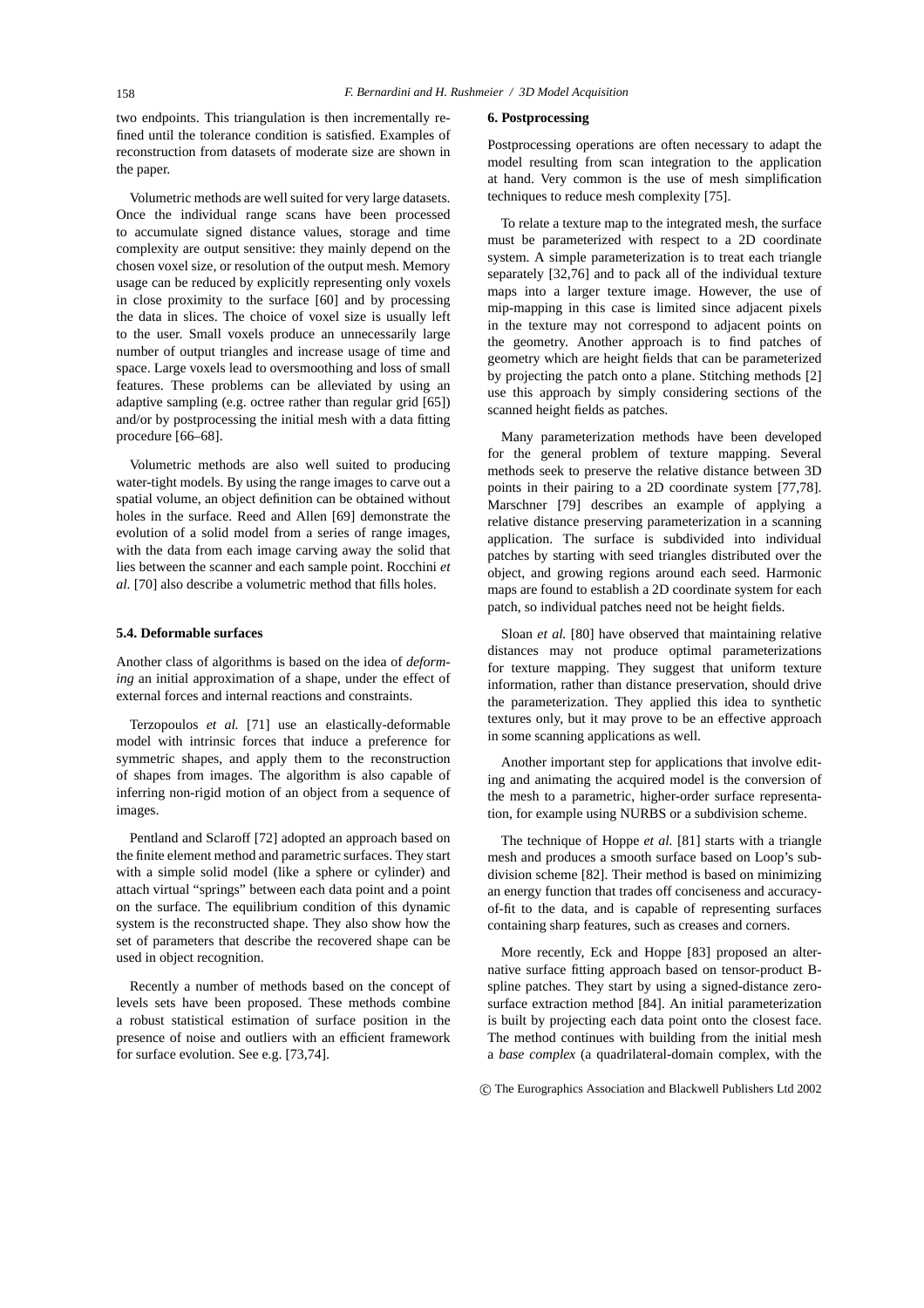same topology of the initial mesh) and a continuous parameterization from the base complex to the initial mesh, leveraging on the work of Eck *et al.* [78]. A tangent-plane continuous network of tensor-product B-spline patches, having the base complex as parametric domain, is then fit to the data points, based on the scheme of Peters [85]. The fitting process is cast as an iterative minimization of a functional, which is a weighted sum of the distance functional (the sum of square Euclidean distances of the data points from the surface) and a fairness functional (thin plate energy functional).

Another NURBS fitting technique is described by Krishnamurthy and Levoy [86]. The user interactively chooses how to partition the mesh into quadrilateral patches. Each polygonal patch is parametrized and resampled, using a spring model and a relaxation algorithm. Finally, a B-spline surface is fit to each quadrilateral patch. In addition, a displacement map is computed that captures the fine geometric detail present in the data.

Commercial packages that allow a semi-automated parametrization and fitting are available.

# **7. Texture**

In addition to the overall shape of an object, the rendering of high quality images requires the fine scale surface appearance, which includes surface color and finish. We will refer to such properties generically as the surface texture. Beyond color and finish, texture may also include descriptions of fine scale surface geometry, such as high spatial-resolution maps of surface normals or bidirectional textures.

Surface color and finish are informal terms. Color is actually a perceived quantity, depending on the illumination of an object, human visual response, and the intrinsic spectral reflectance of the object. Finish—such as smoothness or gloss—is also not a directly acquired property, but is a consequence of an object's intrinsic reflectance properties. The fundamental quantity that encodes the intrinsic properties of the surface is the Bidirectional Reflectance Distribution Function (BRDF). To fully render an accurate image, the BRDF must be known for all points on a surface. The BRDF  $f_r(\lambda, x, y, \omega_i, \omega_r)$  at a surface point  $(x, y)$  is the ratio of radiance reflected in a direction  $\omega_r$  to an incident energy flux density from direction  $\omega_i$  for wavelength  $\lambda$ . The BRDF can vary significantly with position, direction and wavelength. Most scanning systems consider detailed positional variations only, with wavelength variations represented by an *RGB* triplet, and Lambertian (i.e. uniform for all directions) behavior assumed. Furthermore, most scanning systems acquire relative estimates of reflectance, rather than attempting to acquire an absolute value.

Here we will consider how texture data is acquired, and then how it is processed to provide various types of BRDF estimates, and estimates of fine scale surface structure.

# **7.1. Texture-geometry registration**

It is possible to capture the spectral reflectance of an object as points are acquired with a polychromatic laser scanner [87]. However, data for texture is typically acquired by an electronic color camera or using conventional color photographs that are subsequently scanned into electronic form. The texture images need to be registered with the acquired 3D points. The most straightforward system for doing this is registration by calibration. That is, color images corresponding to each range image are acquired at the same time, using a camera with a known, measured position and orientation relative to the sensor used for obtaining geometry. As discussed in Section 3.3, an advantage of this approach is that acquired texture can be used in the geometric registration process.

When textures are acquired separately from geometry, the texture-to-geometry registration is performed after the full mesh integration phase. Finding the camera position and orientation associated with a 2D image of a 3D object is the well-known camera calibration problem. Numerous references on solutions to this problem can be found in the Price's Computer Vision bibliography [88], Section 15.2, "Camera Calibration Techniques." Camera calibration involves estimating both the extrinsic and intrinsic parameters. The extrinsic parameters are the translation and rotation to place the camera viewpoint correctly in the object coordinate system. The intrinsic parameters include focal length and radial distortion. For objects which have an adequate number of unique geometric features, it is possible to manually identify pairs of corresponding points in the 2D images and on the numerical 3D object. Given such correspondences, classic methods such as that described by Tsai [89], can be used to register the captured color images to the 3D model [2].

For some objects it may not be possible for a user to find a large number of accurate 2D–3D correspondences. Neugebauer and Klein [90] describe a method for refining the registration of a group of existing texture images to an existing 3D geometric model. The method begins with a rough estimate of the camera parameters for each image in the set, based on correspondences that are not required to be highly accurate. The parameters for all of the texture images are improved simultaneously by assuming the intrinsic camera parameters are the same for all images, and enforcing criteria that attempt to match the object silhouettes in the image with the silhouette of the 3D model, and to match the image characteristics at locations in texture images that correspond to the same 3D point.

Lensch *et al.* [91] present a method for finding the camera position for texture images in terms of a geometric object coordinate system using comparisons of binary images. First, a binary version of each texture image is computed by segmenting the object from the background. This is compared to a synthetic binary image generated by projecting the known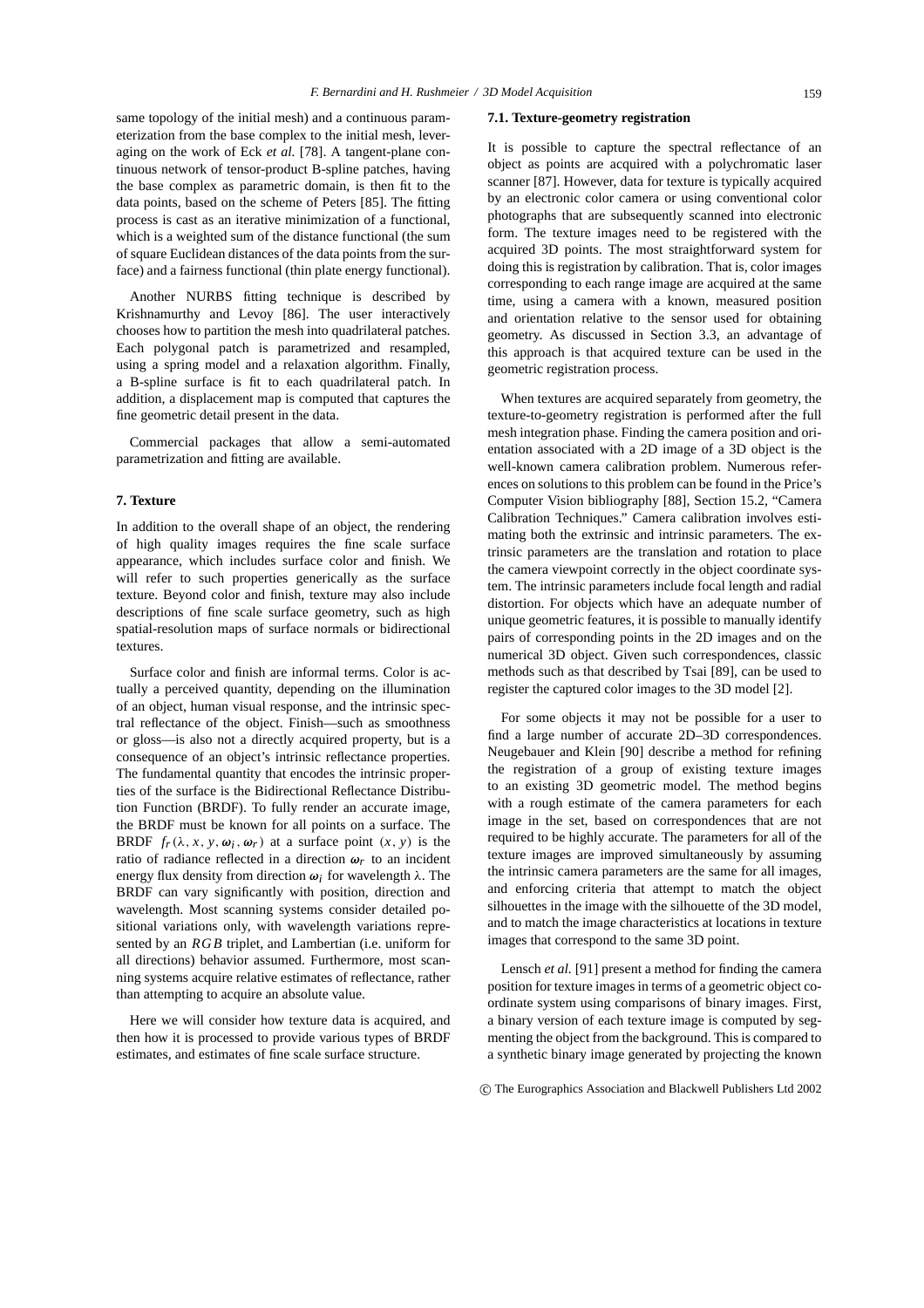geometry into a camera view based on an initial guess of camera parameters. The values of the camera parameters are refined by using a downhill simplex method to minimize the difference between the binary texture image and the synthetic image. In a subsequent step the camera parameters for all views of an object are adjusted simultaneously to minimize the error in overlapping textures from neighboring views.

Nishino *et al.* [92] apply an alternative technique that relies on image intensities rather than identifying features or extracting contours. They employ the general approach developed by Viola [93] that formulates the alignment as the maximization of the mutual information between the 3D model and the texture image.

Rather than using an *ad hoc* method for deciding the positions for capturing texture images, Matsushita and Kaneko [94] use the existing 3D geometric model to plan the views for capturing texture. Methods to plan texture image capture can draw on the numerous computer vision techniques for view planning, e.g. see [88] Section 15.1.4.1, "Planning Sensor Position." Matsushita and Kaneko develop a table of a set of candidate views, and the object facets that are visible in each view. Views are selected from the table to obtain the views that image the largest number of yet to be imaged facets. After the view set is selected, synthetic images which form the views are generated. For each synthetic image the real camera then is guided around the object to find the view that approximates the synthetic image, and a texture image is captured. The texture image to model registration is refined after capture using a variation of Besl and McKay's ICP algorithm [13] that acts on points on the silhouettes of the real and synthetic images.

## **7.2. Illumination invariance**

The goal of capturing texture is to obtain a surface description that is illumination invariant—i.e. intrinsic to the surface and independent of specific lighting conditions. The pixel values in an image acquired by an electronic camera depend on the environmental lighting and the camera transfer parameters as well as the object properties. Approximate illumination invariants can be obtained directly by appropriate lighting and camera design. More complete estimates require processing of the acquired images. The variety of techniques can be understood by examining the specific relationships between the physical acquisition equipment and the end numerical value stored in an image.

Figure 7 shows a generic simplified system for obtaining a texture image. A light source with radiance  $L_s(\lambda, \omega_s)$  in direction  $\omega_s$  from the normal of the source surface is at distance *rs* from the object. Light incident from direction *ωi* is reflected with radiance  $L_p(\lambda, \omega_r)$  into the direction of



**Figure 7:** *Generic geometry of texture map acquisition.*

a pixel *p*. The radiance  $L_p(\lambda)$  is related to the object BRDF by:

$$
L_p(\lambda) = \int f_r(\lambda, x, y, \omega_i, \omega_r)
$$
  
 
$$
\times L_s(\lambda, \omega_s) \mathbf{n}_o \cdot \omega_i \mathbf{n}_s \cdot \omega_s \, dA_s / r_s^2.
$$
 (1)

The energy per unit area and time  $E_p(\lambda)$  incident on the pixel from direction  $\omega_c$  for an exposure time of  $\tau$  is:

$$
E_p(\lambda) = \tau \int L_p(\lambda) \mathbf{n}_c \cdot \boldsymbol{\omega}_c \, d\Omega \tag{2}
$$

where  $\Omega$  is the solid angle of the object area viewed by the pixel, determined by the camera focal length and pixel size. This is converted to a 0–255 value (for an 8-bit sensor) *C* where *C* corresponds to the red  $(R)$ , green  $(G)$  or blue  $(B)$ channel by:

$$
C = K \left( \int_{\lambda} E_p(\lambda) s_C(\lambda) d\lambda \right)^{\gamma} + C_o \tag{3}
$$

where *K* is the system sensitivity,  $s_C(\lambda)$  is the normalized sensor spectral response for channel  $C$ ,  $C<sub>o</sub>$  is the response for zero illumination, and  $\gamma$  is the system non-linearity. Even cameras with sensors that have an essentially linear response to light may produce images that have values adjusted with a value of  $\gamma$  other than one for the efficient use of the 0–255 range.

#### **7.3. Direct use of captured images**

Most inexpensive systems attempt to capture a relative estimate of Lambertian reflectance, expressed directly in terms of *RGB*. A Lambertian reflector reflects the same radiance in all directions for any incident energy flux density.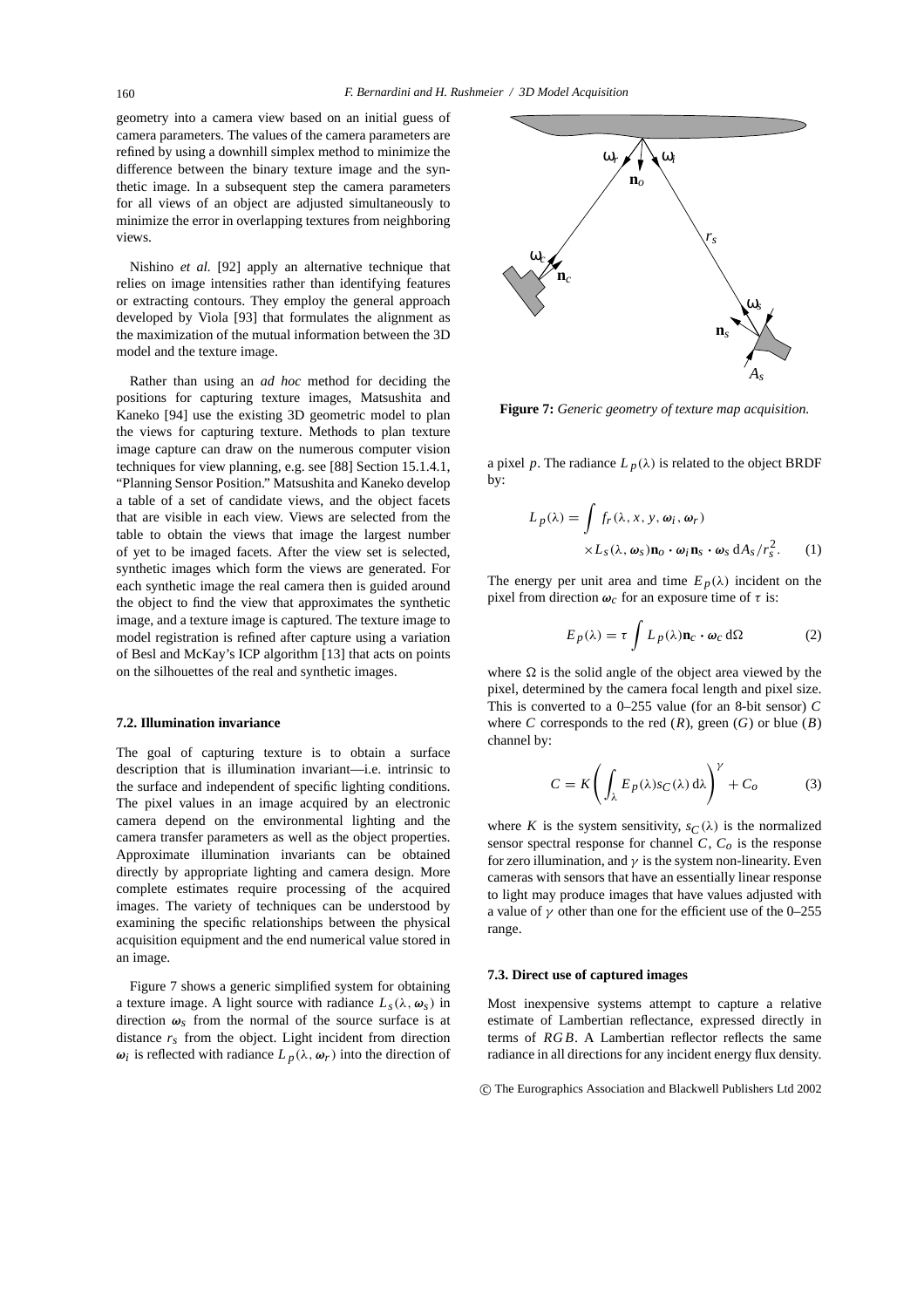The Lambertian reflectance  $\rho_d$  is the fraction of incident energy reflected, and is related to the BRDF by:

$$
f_r(\lambda, x, y, \omega_i, \omega_r) = \rho_d(\lambda, x, y)/\pi.
$$
 (4)

The radiance reflected for a Lambertian surface then is:

$$
L_p(\lambda) = \rho_d(\lambda, x, y) \int L_s(\lambda, \omega_s) \mathbf{n}_o \cdot \omega_i \mathbf{n}_s \cdot \omega_s dA_s / r_s^2.
$$
\n(5)

The reflected radiances measured at each pixel then are a good estimate of the relative spatial variation for Lambertian surfaces if  $\mathbf{n}_o \cdot \boldsymbol{\omega}_i \mathbf{n}_s \cdot \boldsymbol{\omega}_s$  and  $r_s^2$  are approximately the same for all points on the surface imaged at any given time. Maintaining constant  $r<sub>s</sub>$  is relatively straightforward for systems with a fixed scanner location and object placed on a turntable. As long as the distance to the light source is large relative to the size of the surface area being imaged, the effect of varying  $r_s$  will be small. One approach to controlling the variation due to the changing incident angle is to use a large diffuse light source, so that each point on the surface is illuminated by nearly the entire hemisphere above it. Relying on indirect illumination in a room can achieve this effect. Alternatively, for systems that acquire texture simultaneously with range images, a camera flash can be used nearly collocated with the camera sensor (the standard design for a commodity camera). Surfaces obtained in each range image are oriented so that the surface normal is nearly parallel in the direction of the camera sensor. The captured points then will all be illuminated with a value of  $\mathbf{n}_o \cdot \mathbf{\omega}_i \mathbf{n}_s \cdot \mathbf{\omega}_s$  close in value to 1.0. An additional advantage of using the flash built into the camera is that it is designed to be compatible with the spectral sensitivity of the camera sensor to produce good color match.

Captured image data can represent rich appearance details as can be seen by contrasting the model shown in Figure 8(b) with a texture map with geometry alone Figure 8(a). The details of the fur can be seen in the texture, that would be essentially impossible to capture as geometry. However, there are clearly shadows on the bunny's coat that are fixed in the texture. Figures 8(c) and (d) show the model relit from novel directions. The texture looks flatter because the detail shadows do not appear consistent with the overall lighting direction.

## **7.4. Correcting captured images**

While they produce approximations of the relative reflectance, inexpensive camera systems leave the texture pixels in the form given by (3). If data from such systems are to be used in rendering systems that use true physical parameters, a grayscale card should be used to estimate the  $\gamma$  of the color camera. A grayscale card image can also be used to assess the effect of the light source and camera spectral sensitivities on the *RGB* values. Absolute reflectance values can be estimated by capturing a reference  $(a)$  (b)  $\qquad \qquad \textbf{(c)}\qquad \qquad \textbf{(d)}$ 

**Figure 8:** *An example of a texture-mapped model obtained from an inexpensive scanner; (a) the captured geometry; (b) texture displayed as-captured; (c) textured model relit from above; and (d) textured model relit from the back.*

white card with the object, or by obtaining separate spot measurements of the spectral reflectance of the object.

High-end systems that capture very accurate, dense range images, coupled with low noise high resolution color cameras may also be used to capture texture images. In these systems, images can be corrected using the geometric information to adjust for variations in angle and distance. Thresholding can be used to eliminate low values for values in shadow, and high values in specular highlights. Alternatively the geometry can be used to predict areas that will be in shadow or potentially in narrow specular peaks. Levoy *et al.* [95] describe the use of a CCD digital still camera with a laser stripe laser scanner to acquire accurate estimates of Lambertian reflectance.

#### **7.5. Spatially uniform, directionally varying BRDF**

An alternative to acquiring a spatially detailed map of BRDF that has no directional variation, is to acquire details of a directionally varying BRDF on objects with no spatial variation of surface properties. Such methods have been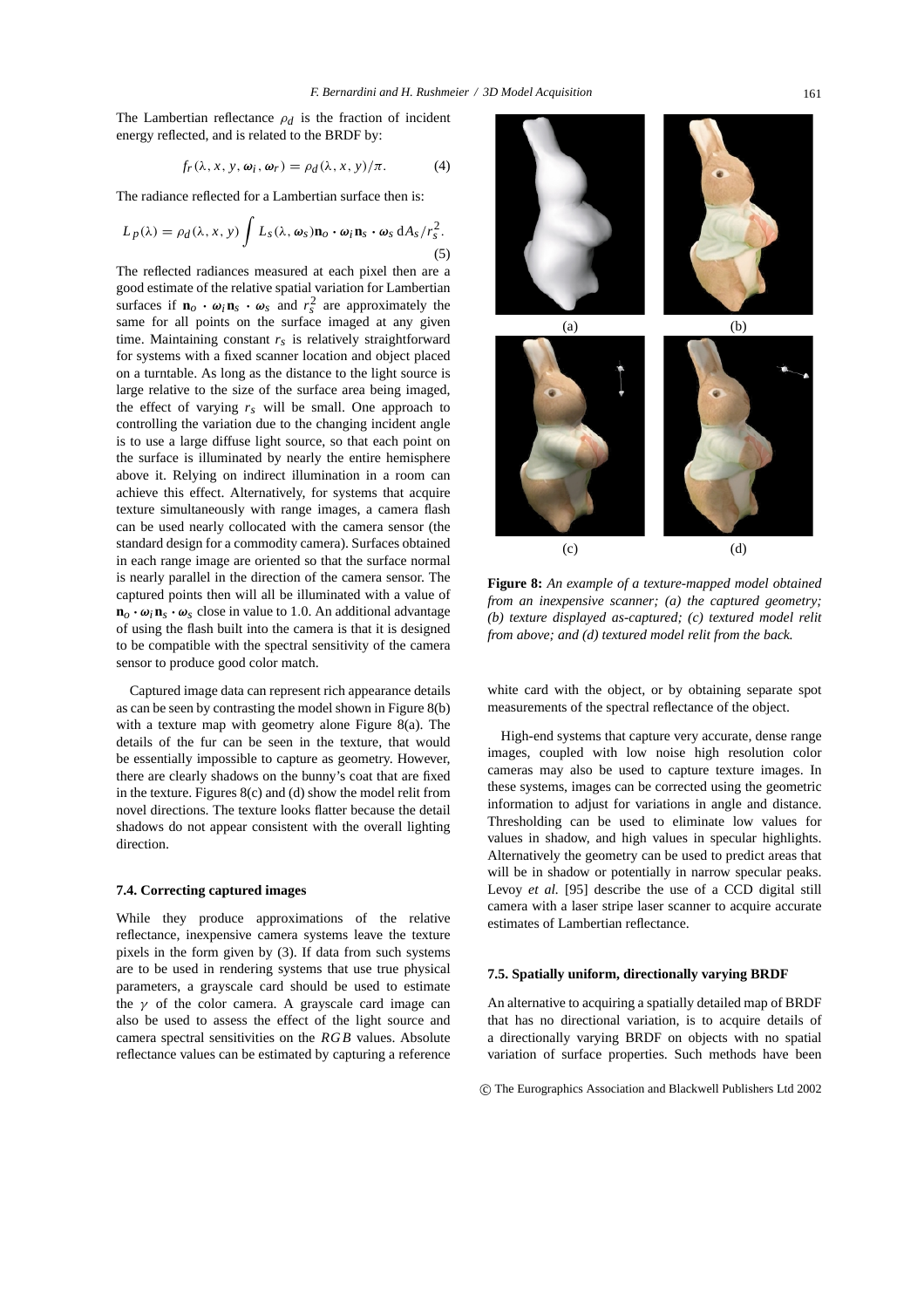

**Figure 9:** *Torrance–Sparrow inspired reflectance models attempt to model the magnitude of Lambertian reflected light* **a** *with a parameter*  $\rho_d$ *, the magnitude of directionally reflected light* **b** *with a parameter* ρ*s and the width of the directional lobe* **c** *with a parameter* σ*.*

described by Ikeuchi and Sato [96] for a range and intensity image pair, and Baribeau *et al.* [87] for polychromatic laser data. These methods use systems in which the angle between sensor and light source position is fixed. However, because the scanner sees a uniform BRDF surface with a variety of surface orientations, data are obtained for  $L_r(\lambda, \omega_i, \omega_r)$  for a variety of values of  $(\omega_i, \omega_r)$ . The methods compensate for not sampling the entire range of angles over the hemisphere by using the observed data to fit a parametric reflectance model. Each paper uses a version of the Torrance–Sparrow model [97]. Torrance–Sparrow-inspired models of BRDF are expressed generically as:

$$
f_r(\lambda, \omega_i, \omega_r) = \rho_d(\lambda)/\pi + \rho_s(\lambda)g(\sigma, \omega_i, \omega_r) \quad (6)
$$

where  $\rho_d$  is the fraction of incident light reflected diffusely (i.e. as a Lambertian reflector),  $\rho_s$  is the fraction of light reflected near the specular direction in excess of the diffusely reflected light in that direction, and *g* is a function that depends on a parameter  $\sigma$  characterizing surface roughness as well as the angles of incidence and reflection. Methods attempt to estimate the three parameters  $\rho_d$ ,  $\rho_s$  and  $\sigma$  to give the shape of the reflectance function diagrammed in Figure 9.

For example, Ikeuchi and Sato [96] begin by assuming all pixels reflected diffusely, and estimate values of ρ*d* and the light source direction (assumed uniform across the surface). This value is then refined by thresholding pixels which have values well above that predicted by the product of ρ*d* and  $\mathbf{n}_o \cdot \mathbf{\omega}_i$  (which result either from specular reflections or surface interreflections) and well below the predicted value (which result from either attached or cast shadows). After the estimates of  $\rho_d$  and  $\omega_i$  are made, an iterative process over non-Lambertian pixels distinguishes specular versus interreflection pixels based on observed angle relative to the angle of reflection. From the values of radiance recorded for specular pixel, values of the specular reflectance and surface roughness parameter are estimated. Alternatively Baribeau *et al.* [87] capture samples of BRDF for a variety of incident/reflected angle pairs using the polychromatic range sensor. These data are then fit to the parametric model using a non-linear least-squares algorithm.

These spatially uniform techniques of course do not require objects that are completely uniform, but objects with surfaces that can be segmented into reasonably large uniform areas.

#### **7.6. Spatially and directionally varying BRDF**

To capture both spatially and directionally varying BRDF, methods based on photometric stereo are used. Photometric stereo, introduced by Woodham [98] uses *N* images of an object from a single viewpoint under *N* different lighting conditions. Initially, photometric stereo was used to estimate surface normals, and from the normals surface shape. Assuming a Lambertian surface, and small light sources of uniform strength an equation for the surface normal **n***o* visible through each pixel *p* in each image *m* for each light source in direction  $\omega_{m,i}$  is given by:

$$
\boldsymbol{\omega}_{m,i} \cdot \mathbf{n}_o = \xi G_{m,p} \tag{7}
$$

where  $G_{i,p}$  is the image grayscale value after correction for non-linear  $\gamma$  values, and  $\xi$  is a scaling constant that includes the light source radiance and subtended solid angle. Since **n***o* has unit length and thus represents only two independent variables, we can solve three equations for **n***o* and ξ .

Kay and Caelli [99] couple the idea of images from a photometric stereo system with a range image obtained from the same viewpoint to expand on the idea introduced by Ikeuchi and Sato. Rather than sampling a variety of directions by viewing many orientations across the surface, multiple incident light directions are observed for each surface point from the set of photometric images. Kay and Caelli used high dynamic range images to be able to capture specular objects by taking pairs of images for each lighting condition with and without a grayscale filter. Because the directional sampling is still sparse, the data are fit to a Torrance–Sparrow-inspired reflectance model. The fitting process proceeds in four passes. First, weights are estimated to account for noise in the surface and image data. Next, pixels are classified as to whether there is enough data to estimate the model parameters. In the third pass the parameters are estimated where data is adequate. In the final pass parameters are estimated for the areas in which there was insufficient data from the intensity maps. The only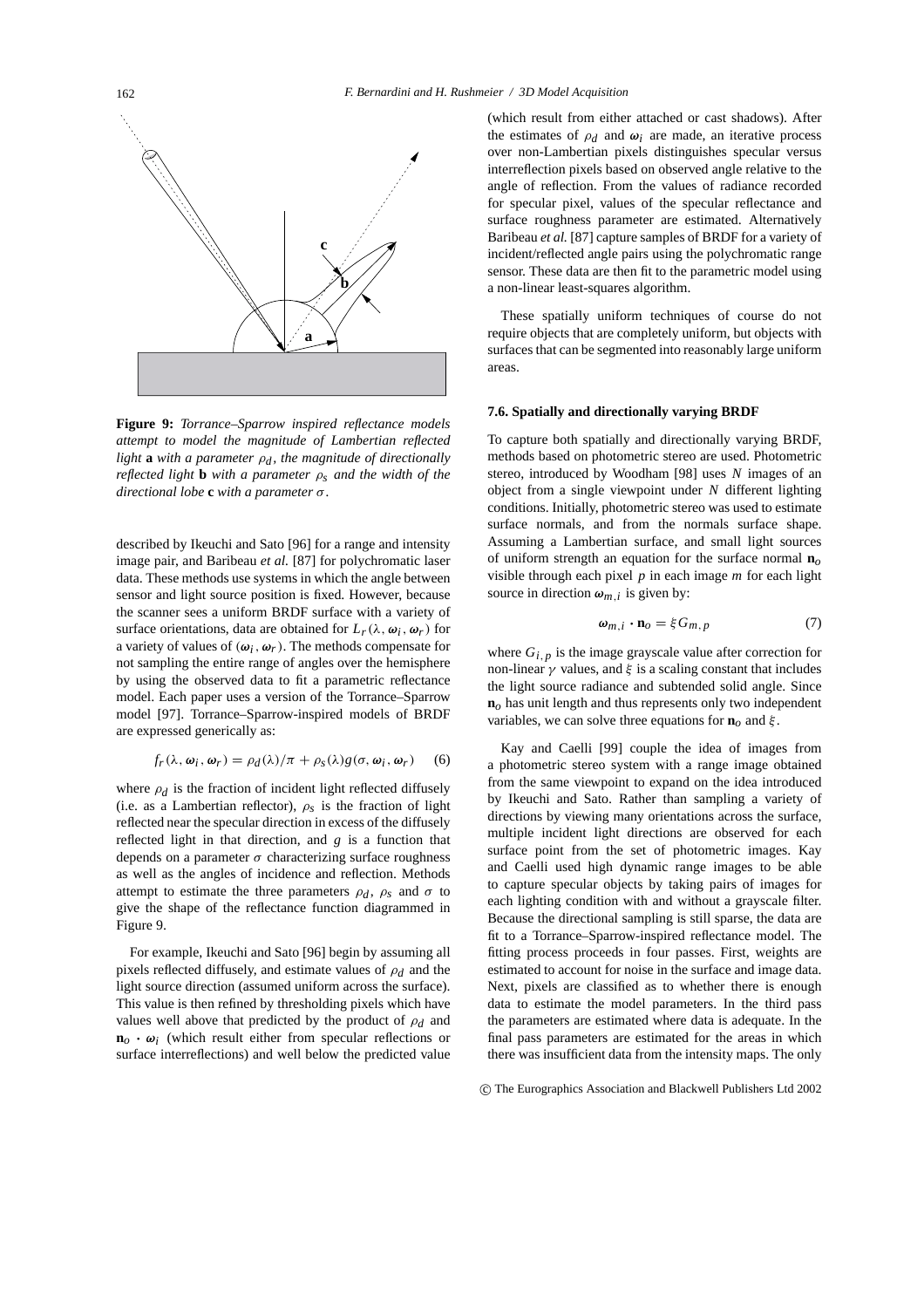restriction on the technique is that interreflections are not accounted for, so strictly the method applies only to convex objects.

Sato *et al.* [100] presented a method for obtaining an estimate of BRDF for a full object. Range and color images are obtained for an object, with the object, sensor and light source positions registered by calibration by moving the object with a robot arm manipulator. After the full object is reconstructed, the color images—showing the object from a variety of views and illumination directions—are used to fit a Torrance–Sparrow-inspired model. The parameter fitting problem is simplified by separating diffusely and specularly reflected light in each image by examining the color of each point on the surface in various images. Assuming non-white, dielectric materials, the diffuse component will be the color of the object (i.e. the result of body reflection), while the specular component will be the color of the light source (i.e. the result of surface reflection) [101]. Because the specular component is sampled sparsely along the surface (there is no way to guarantee that a specular highlight will be obtained for each point even with a large number of images) the estimate of specular reflectance parameters are interpolated over larger areas of the object.

Lensch *et al.* [102] take a "top-down" approach to estimating spatially varying BRDF. High dynamic range images are taken from multiple views of an object of known shape. Initially, it is assumed that the pixel luminance all represent samples from a single BRDF. After this global BRDF is computed, two groups of luminances values are formed based on their distance from the global BRDF estimate, and two new BRDFs are computed. This splitting process is repeated until the distance of samples in a group from the BRDF computed from them falls to some threshold. Point by point variations are computed by computing each BRDF for each point on the final model as a linear combination of the set of BRDFs formed from the groups.

#### **7.7. Capturing reflectance and small scale structure**

Methods for obtaining texture may not just estimate reflectance, but may also capture small scale details at a resolution finer than the underlying range image. Rushmeier *et al.* [103] developed a photometric stereo system attached to a range imaging system. The photometric system allowed the calculation of normals maps on the surface at a higher spatial resolution than the underlying range image. They developed a method [104] to use the normals of the underlying low spatial resolution range image to adjust the images acquired by the photometric system to insure that the fine detail normals that are computed are consistent with the underlying mesh. Given the range images and detailed normals, the acquired color images were then adjusted to produce estimates of the Lambertian reflectance of the surface. Figure 10 shows an example of an underlying low



**Figure 10:** *An example of a normals map used to enhance the display of geometric detail. (a) Shows the underlying 2 mm resolution geometry. (b) Shows the geometry displayed with a 0.5 mm resolution normals map. The illumination is from a novel direction—i.e. not the direction of any of the illumination in any of the captured images.*

resolution geometry sampled at approximately every 2 mm, and the same geometry with a normals map added to show detailed features every 0.5 mm.

Dana *et al.* [105] observed that even full BRDF and normals maps are not adequate for capturing the change in detail surface appearance with lighting and view for surfaces with fine scale geometric complexity such as bread and velvet. They developed the concept of bidirectional textures, which are sets of images (rather than individual values) of surfaces for varying light and viewpoint.

No scanning method has been developed to truly capture bidirectional textures for complete objects. However, there have been a number of techniques that use the concept of view dependent texture maps. View dependent texture maps were introduced by Debevec *et al.* [106] in the context of building models from photogrammetry and generic parameterized models. A different texture map, obtained from points closest to the current view, is used for each view of a model. View dependent texture maps can portray the variation of surface appearance due to changes in self-occlusion as well as BRDF. View dependent texture maps as described in [106] are not varied for different lighting conditions. Pulli *et al.* [107] applied the idea to texturing range images. In an interactive viewer, only the range and color images that would be visible from the current view are used. Texture is synthesized on the fly using a combination of the three acquired textures closest to the current view. The effect is to render the effects of BRDF, occlusion and shadowing for the lighting conditions that existing during acquisition. Since the textures were acquired with both lighting and view changing, the effect is approximately the same as observing the object with a headlight at the viewer position.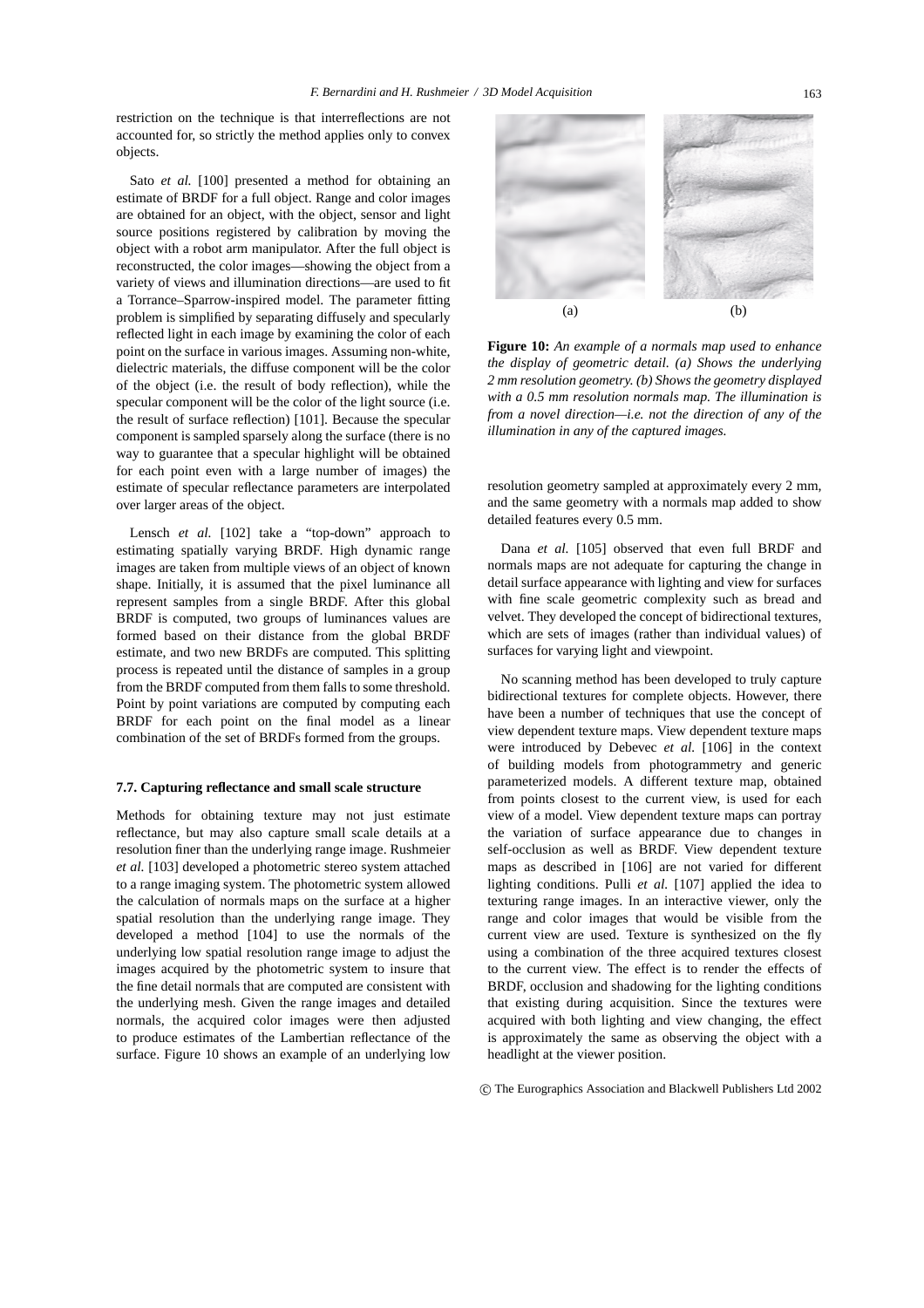Miller *et al.* [108] developed the idea of surface light fields that represent the light leaving each point on a surface in all directions. They applied this idea to synthetic models. Nishino *et al.* [109] developed the Eigen-Texture system to capture and represent surface light field data. In their method, a light is fixed to the object coordinate system, and *M* views of an object are obtained using a turntable. The result is *M* small texture maps for each triangle on a simplified version of the geometry obtained from the range images. The series of *M* small texture maps are compressed by performing an eigenstructure analysis on the series and finding a small number of textures that can be used as an approximate basis set to form textures in the view space encompassed by the originally *M* textures. The textures then represent the effects of BRDF, self-shadowing, and selfocclusion effects for the single lighting condition. Eigen-Textures obtained for many different lighting conditions can be combined linearly to generate textures for novel lighting conditions. Wood *et al.* [110] proposed an alternate method for capturing and storing surface light fields using a different approach for data compression. They also demonstrated how small changes could be made in an object represented by surface light fields while maintaining a plausible, if not completely accurate, appearance.

## **8. Texture Map Reconstruction**

Texture map reconstruction involves combining all the texture maps acquired for an object into a single non-redundant map over the entire object. Texture map reconstruction may start with meshes that store a color for each vertex point, and form images. Other methods begin with acquired (and possibly processed) images. Methods for texture map reconstruction starting with images may either select one piece from one acquired image to texture each surface area or they may combine multiple maps that cover each surface area.

Soucy *et al.* [76] developed a method for generating a texture map from color per vertex models. The dense triangle mesh is simplified to reduce the triangle count. Barycentric coordinates are saved for each color triplet for which the vertex has been removed. Separate texture maps are created for each triangle in the simplified mesh. The texture image for each triangle is required to be a half-square triangle. Appropriate colors are assigned to texture pixels using the original vertex colors and their barycentric coordinates. Continuity between the texture maps is insured by requiring vertices to coincide with pixel centers in the texture map, and by requiring the number of pixels along the edges of maps for adjacent texture maps to be integer multiples of one another. With this constraint, pixels representing the same location on two different texture maps can be forced to have identical values. All of the individual texture maps are then packed into a single texture image.

Methods for reconstructing texture from sets of images have in common that for each texture image, the triangles



**Figure 11:** *In determining which parts of a captured texture image Ai can be used in a texture map A for a surface P, occlusion effects must be accounted for. Here the captured texture pixel a*<sup>1</sup> *<sup>i</sup> should not appear in the final texture map pixel ai because the point pi is occluded from the point of view of camera Ci .*

visible in that image are identified. As shown in Figure 11, simply checking that a surface is contained within the image view frustum and is oriented toward the camera position is not adequate. A full rendering of the model is required to detect whether another surface occludes the surface being mapped.

Methods for reconstructing non-redundant texture for inexpensive scanner systems that use captured images directly for building maps generally select a piece of a single image for each triangle in the mesh. An example of this sort of method is described by Matsumoto *et al.* [111]. There are two desirable properties in selecting the image that contributes the texture for a given triangle—it should be from the viewpoint in which the triangle projects to the largest area, and it should be from the same image as adjacent triangles. Matsumoto *et al.* cast this as an energy minimization problem, where the energy is defined as the difference between a penalty function expressing the distance between the images used for adjacent triangles and the scaled projected area of a triangle on an an image.

An example of a texture map produced by an inexpensive scanning system that selects image segments as large as possible and then packs them into a single texture map is shown in Figure 12 for the model that was shown in Figure 8.

Individual textures may be selected for regions of the surface encompassing multiple triangles. Rocchini *et al.* [2] describe a method for selecting one source texture per region, with regions covered by a single source map made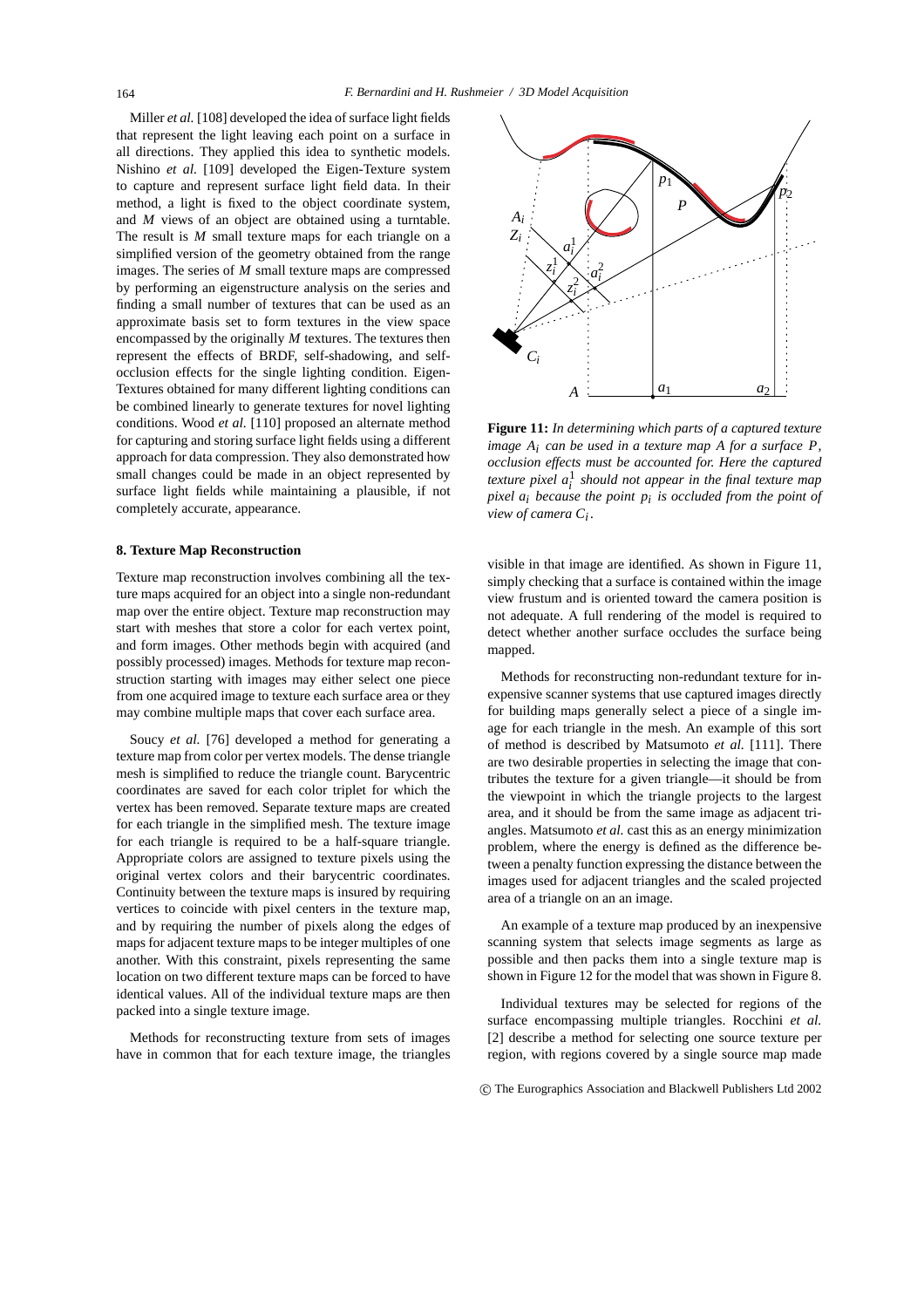

**Figure 12:** *An example of the texture image used to display the model in Figure* 8*.*

as large as possible. First, a list of images containing each vertex is found. Then in an iterative procedure, regions are grown so that large regions of the surface are mapped to the same image. The problem remains then of adjusting the boundaries between regions so seams are not visible. For the triangles on boundaries between different source images, a detailed local registration is performed so that details from the two source texture images match.

Methods that use zippering for mesh integration use the original texture map for each section of range image used in the final mesh. Just as overlapping meshes are used to adjust point positions to reduce line-of-sight errors, overlapping textures are used to adjust texture values to eliminate abrupt color changes in the texture. Texture in the overlap region is the weighted average of the two overlapping textures, with the weight of each texture decreasing with distance to the edge of the corresponding range image. Figures 13(a) and (b) show two overlapping scans to be merged. Figure 13(c) shows the result after the geometries have been zippered (or stitched) together, with the original texture maps. Figure 13(d) shows the final result after the texture in the overlap region has been adjusted.

Rather than just use multiple textures pair wise, other methods use data from multiple textures that contain each triangle. Such methods are successful and avoid ghosting and blurring artifacts if they are preceded by registration techniques that make use of texture image data. Johnson and Kang [32] use all textures containing each triangle, with a weighted average that uses the angle of the surface normal to the direction to camera for each image as the weight. In Pulli *et al.* 's [107] view-dependent texturing uses



**Figure 13:** *An example of the zippering approach to combining texture maps: (a) and (b) show two input scans to be merged; (c) shows the merged textures without adjustment; (d) shows the final texture after adjustment.*

three types of weights in combining three source textures. First a weight representing the angle between the current view and each source view is computed. Then, similar to Johnson and Kang, the surface normal to view angle is used. Finally, similar to the zippering methods, these weights are combined with a weight that decreases with distance to the texture edge. Neugebauer and Klein [90] combine multiple textures using weights that account for the angle of the surface normal and view direction, and the distance to the edge of the region of a texture image that will be used in the final model. Because they use images that may still contain artifacts such as specular highlights, Neugebauer and Klein use a third weight that eliminates outliers.

Bernardini *et al.* [38] describe a method that uses all available maps representing reflectance and normals at each triangle obtained using the system described in [103]. To minimize color variations, before the maps representing reflectance are combined, a global color balance is performed [104]. A set of points are randomly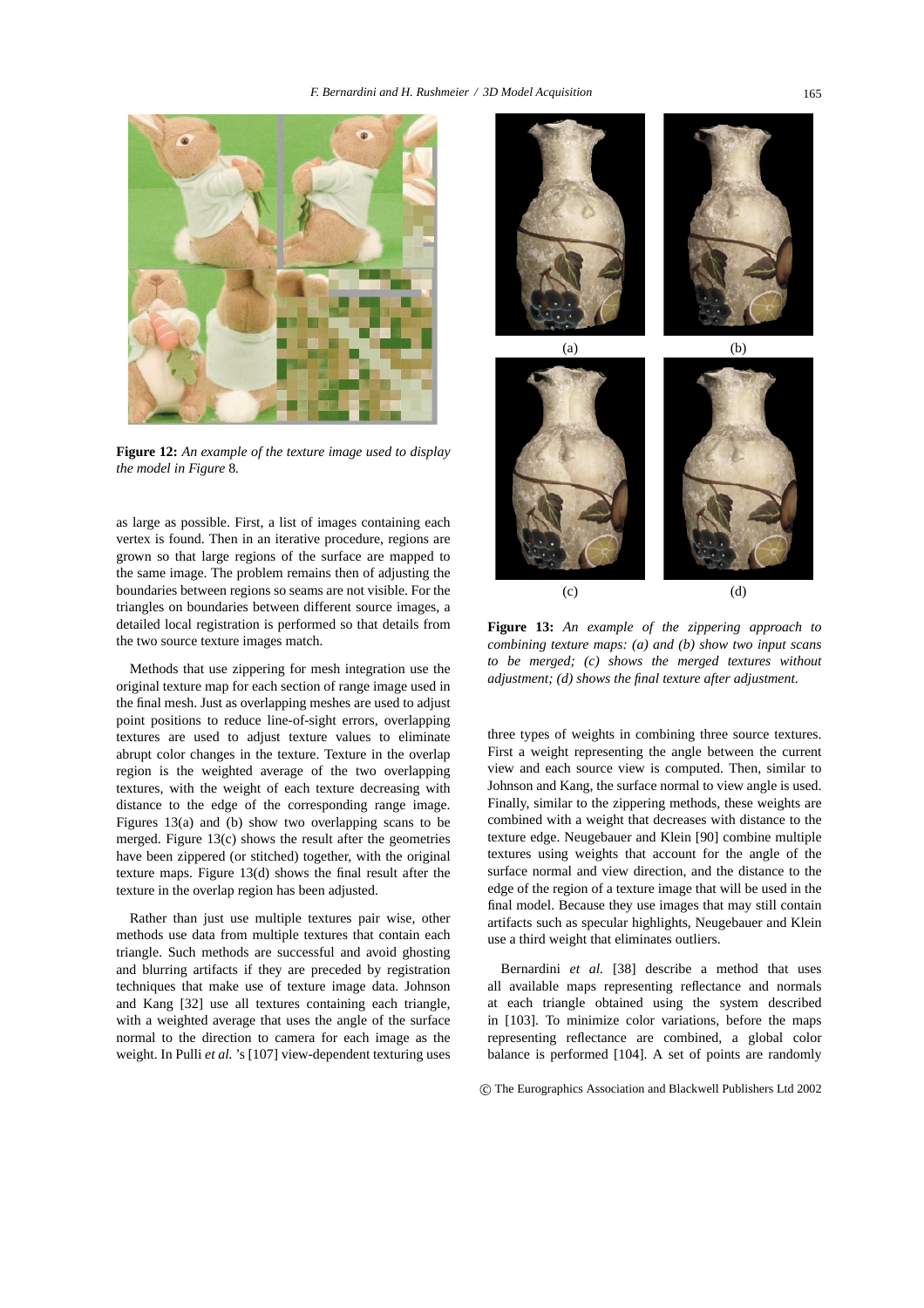sampled on the integrated surface mesh. All of the maps representing reflectance are projected onto the integrated mesh, and for each point all of the maps that contain the point are identified. A set of linear equations is formed for a scalar correction factor for each channel for each image that sets the colors in each map representing a common point equal. A least squares solution is performed to compute the correction factors for this over determined system. The normals maps were previously made consistent with one another by the process used to make them consistent with the underlying integrated mesh. The map values are then combined using three weights. Similar to the other methods, one is based on the area of the triangle in the image using the dot product of normal to view direction, combined with the distance from the camera sensor to the triangle. Another is a weight which diminishes with distance to the edge of the texture. Finally a third weight is used that indicates whether it was possible to compute a normal from the photometric images, or if the normal from the underlying integrated mesh was used.

# **9. Scanning Systems and Projects**

By combining different features from the various methods for each step outlined in Figure 1, it is possible to compose many different systems for producing a 3D model of an existing object suitable for computer graphics modeling and rendering. The design of the particular processing pipeline depends on the requirements of the end application, constrained by the budgetary limitations for acquiring the data.

A number of scanning applications with emphasis on graphic display as the end product have been documented. Major application areas include scanning historical objects for scholarly study and virtual museums, scanning of humans and e-commerce.

The National Research Council of Canada has conducted a series of projects over the past 15 years scanning historical artifacts ranging from 3D representations of oil paintings to archeological sites. Their experiences acquiring and displaying geometry and color reflectance of a variety of objects are described in various publications [112]. In particular Beraldin *et al.* [113] present a detailed practical discussion of using a portable scanner (i.e. suitcase-sized) to scan a number of sculptural and architectural features on site in Italy. As an example of current capabilities, they describe the scanning of Pisano's Madonna col Bambino in the Cappella degli Scrovegni in Padova. The were able to acquire 150 scans at 1 mm resolution of the approximately 1 m tall statue in a 7 h period. The range images were registered and integrated using PolyworksTM software.

Many other cultural heritage projects are ongoing or recently completed. Zheng, of the Kyushu Institute of Technology in collaboration with the Museum of Qin



**Figure 14:** *(left) A photograph of Michelangelo's Florentine Pieta. (right) A synthetic picture from the 3D computer ` model.*

Shihuang Terra Cotta Warriors and Horses is conducting an extensive scanning project to build models of relics found at the site [114]. A custom portable laser scanner coupled with a digital video camera was designed for the project. Besides presenting the models as they are, the project seeks to facilitate piecing together damaged relics, and digitally restoring full color to figures using pigment fragments that have been found.

Ikeuchi *et al.* have developed many techniques for the steps in the model acquisition pipeline. These techniques are now being applied to building a model of the 13 m tall Kamakura Buddha from color images and time-of-flight range scanning data [115].

Levoy *et al.* recently used a combination of laser triangulation range scanning and high-resolution digital color imaging to acquire models of many of the major works of Michelangelo [95]. The high-end equipment employed produced large quantities of data. To make the results usable, they developed a novel rendering system that generates images directly from points rather than from triangle primitives [116].

Bernardini *et al.* [117] used a lower resolution structured light system coupled with a photometric lighting system for higher resolution reflectance and normals maps to scan Michelangelo's Florentine Pieta. A rendering of the model ` is shown next to a photograph of the statue in Figure 14.

Several projects are addressing the scanning of human shape, e.g. [118]. Many of these applications address purely geometric issues such as fit and ergonomic design, rather than preparing models for computer graphics display. For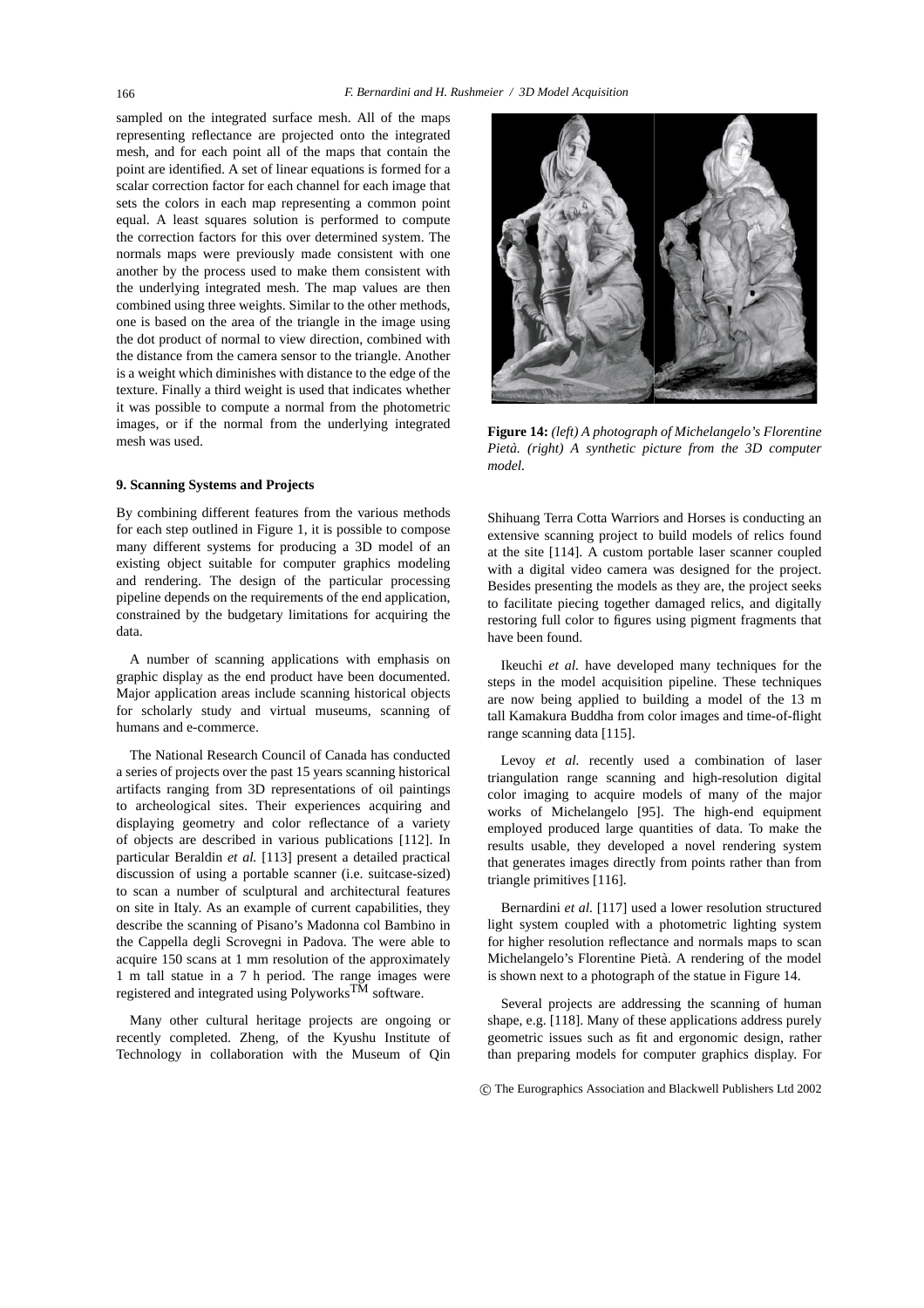animation systems however, there has been a great deal of interest in the scanning of human faces. Building a realistic face model is one of the most demanding applications, because of human familiarity with the smallest details of the face. Yau [119] described a system for building a face model from a range scan that used light striping and a color image for texture mapping. Nahas *et al.* [120] describe obtaining a realistic face model from a laser range scanner that captures reflectance information as well. Marschner *et al.* [121] described a method to obtain skin BRDF for realistic faces using color images and a detailed model from a range scanner, in a method similar to that used by Ikeuchi and Sato [96]. This work was extended to spatially varying skin reflectance [122].

Debevec *et al.* [123] designed a specialized rig for obtaining hundreds of images of an individual face with calibrated lighting. They use this data to compute spatially varying BRDFs and normals that are mapped onto a lower resolution model of the face that is obtained with a structured light system. Haro *et al.* [124] describe a less rigorous, but also much less expensive, method for obtaining detailed facial geometry. Photometric stereo is used to capture the geometry of small patches of skin impressions made in a polymeric material. These patches are placed onto appropriate areas of the face model, and grown using texture synthesis techniques to cover the whole face.

The cultural heritage and human face applications discussed above have emphasized using relatively high-end systems. An emerging application for acquired 3D models is ecommerce—using 3D models to allow shoppers to examine and/or customize items for purchase over the internet. This new application requires both inexpensive equipment, and a much higher level of "ease-of-use." Companies targeting this application area are offering systems at relatively low  $\langle$  <\$10,000) price for scanning small objects.

## **10. Conclusions**

The current state of the art allows the acquisition of a large class of objects, but requires expert operators and time consuming procedures for all but the simplest cases. Research is needed to improve the acquisition pipeline in several key aspects:

- planning methods for data acquisition;
- reliable capture and robust processing of data for a larger class of objects, including large size objects, environments, and objects with challenging surface properties;
- automation of all the steps, to minimize user input;
- real-time feedback of the acquired surface;
- improved capture and representation of surface appearance;

• methods for assessing global model accuracy after range scan registration.

Scanning and reconstruction technology will enable a more extensive use of 3D computer graphics in a wide range of applications.

## **References**

- 1. T. Várady, R. R. Martin and J. Cox. Reverse engineering of geometric models—an introduction. *Computer Aided Design*, 29(4):255–268, 1997.
- 2. C. Rocchini, P. Cignoni, C. Montani and R. Scopigno. Multiple textures stitching and blending on 3D objects. In *Proceedings of the 10th Eurographics Workshop on Rendering*, Granada, Spain: pp. 127–138. June, 1999.
- 3. M. Polleyfeys, R. Koch, M. Vergauwen and L. V. Gool. Hand-held acquisition of 3D models with a video camera. In *Proceeding of the 2nd International Conference on 3D Digital Imaging and Modeling*, Ottawa, Canada: pp. 14–23. October, 1999.
- 4. J. Y. Zheng. Acquiring 3D models from sequences of contours. *IEEE Transactions on Pattern Analysis and Machine Intelligence*, 16(2):163–178, 1994.
- 5. J.-A. Beraldin, S. F. El-Hakim and F. Blais. Performance evaluation of three active vision systems built at the National Research Council of Canada. In *Proceedings of the Optical 3D Measurement Techniques III*, NRC Technical Report 39165. Vienna: pp. 352–361. 1995.
- 6. C. Zitnick and J. A. Webb. Multi-baseline stereo using surface extraction. In *Technical Report CMU-CS-96- 196*. Computer Science Department, Carnegie Mellon University, Pittsburgh, PA, 1996.
- 7. P. Boulanger. Knowledge representation and analysis of range data, *Tutorial Notes, Proceedings of the 2nd International Conference on 3D Digital Imaging and Modeling*, 1999.
- 8. G. M. Cortelazzo, C. Doretto and L. Lucchese. Freeform textured surfaces registration by a frequency domain technique. In *International Conference on Image Processing, ICIP '98*, pp. 813–817. 1998.
- 9. G. Roth. Registering two overlapping range images. In *Proceeding of the 2nd International Conference on 3D Digital Imaging and Modeling*, Ottawa, Canada: pp. 191–200. October, 1999.
- 10. D. Zhang and M. Hebert. Harmonic maps and their applications in surface matching. In *Proceedings of the IEEE Conference on Computer Vision and Pattern Recognition (CVPR '99)*, pp. 524–530. 1999.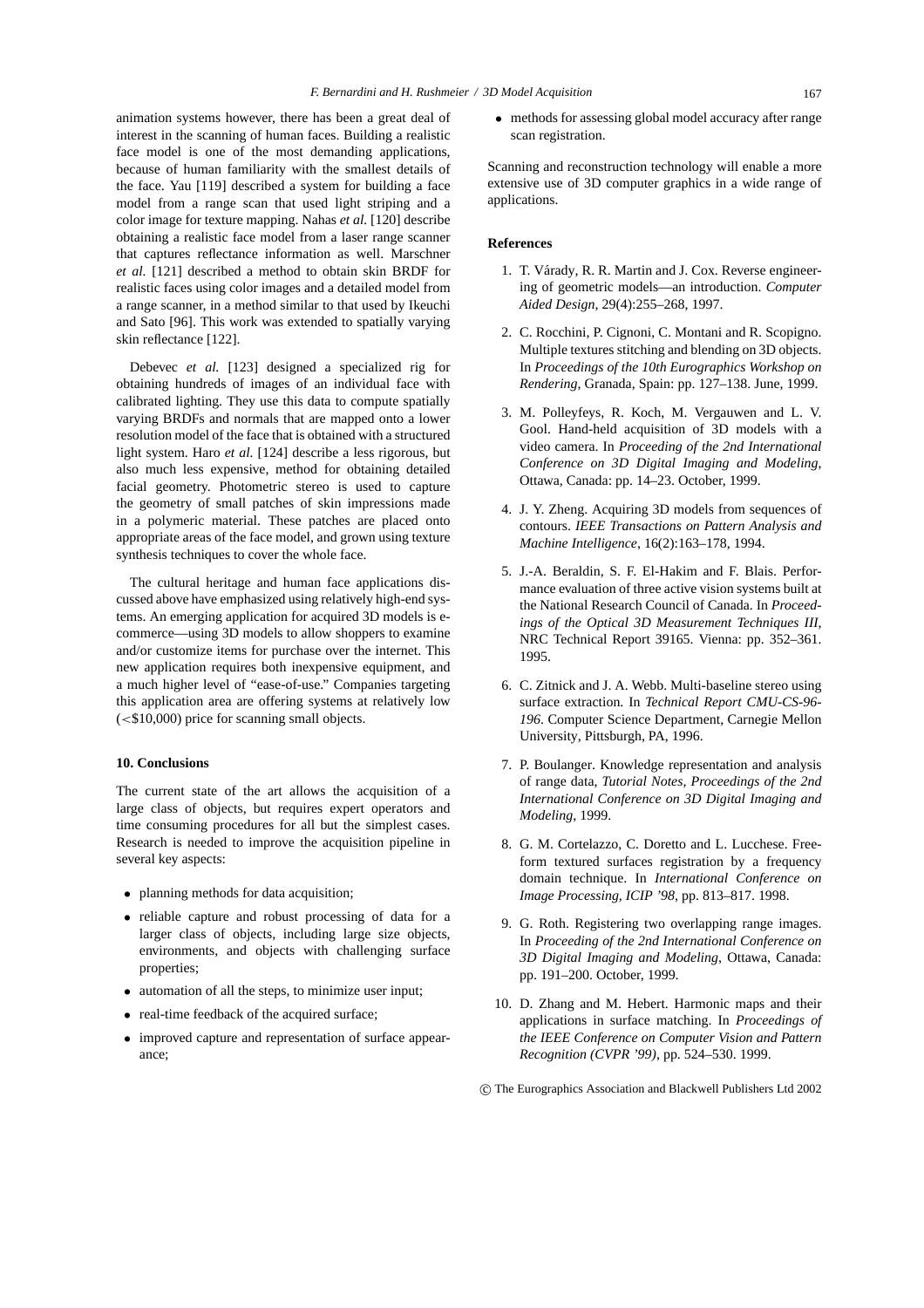- 11. A. E. Johnson and M. Hebert. Using spin images for efficient object recognition in cluttered 3D scenes. *IEEE Transactions on Pattern Analysis and Machine Intelligence*, 21(5):433–449, May, 1999.
- 12. M. A. Greenspan and P. Boulanger. Efficient and reliable template set matching for 3D object recognition. In *Proceedings of the 2nd International Conference on 3D Digital Imaging and Modeling (3DIM)*, pp. 230– 239. 1999.
- 13. P. J. Besl and N. D. McKay. A method for registration of 3D shapes. *IEEE Transactions on Pattern Analysis and Machine Intelligence*, 14(2):239–256, February, 1992.
- 14. Y. Chen and G. G. Medioni. Object modeling by registration of multiple range images. *Image and Vision Computing*, 10(3):145–155, 1992.
- 15. Z. Zhang. Iterative point matching for registration of free-form curves and surfaces. *International Journal of Computer Vision*, 13(2):119–152, 1994.
- 16. C. Dorai, J. Weng and A. K. Jain. Optimal registration of object views using range data. *IEEE Transactions on Pattern Analysis and Machine Intelligence*, 19(10):1131–1138, October, 1997.
- 17. C. Dorai, G. Wang, A. K. Jain and C. Mercer. Registration and integration of multiple object views for 3D model construction. *IEEE Transactions on Pattern Analysis and Machine Intelligence*, 20(1):83– 89, January, 1998.
- 18. D. W. Eggert, A. W. Fitzgibbon and R. B. Fisher. Simultaneous registration of multiple range views for use in reverse engineering of CAD models. *Computer Vision and Image Understanding*, 69(3):253– 272, March, 1998.
- 19. B. K. P. Horn. Closed form solutions of absolute orientation using unit quaternions. *Journal of the Optical Society of America*, 4(4):629–642, April, 1987.
- 20. R. M. Haralick, H. Joo, C. Lee, X. Zhuang, V. G. Vaidya and M. B. Kim. Pose estimation from corresponding point data. *IEEE Transactions on Systems, Man and Cybernetics*, 19(6):1426–1446, 1989.
- 21. T. Masuda, K. Sakaue and N. Yokoya. Registration and integration of multiple range images for 3D model construction. In *Proceeding of ICPR '96*, IEEE. pp. 879–883. 1996.
- 22. G. Turk and M. Levoy. Zippered polygon meshes from range images. In A. Glassner (ed), *Proceedings of SIGGRAPH 94*, Computer Graphics Proceedings, Annual Conference Series. pp. 311–318. July, 1994.
- 23. R. Bergevin, M. Soucy, H. Gagnon and D. Laurendeau. Towards a general multiview registration technique. *IEEE Transactions on Pattern Analysis and Machine Intelligence*, 18(5):540–547, May, 1996.
- 24. R. Benjemaa and F. Schmitt. Fast global registration of 3D sampled surfaces using a multi-z-buffer technique. In *Proceedings of the International Conference on Recent Advances in 3D Digital Imaging and Modeling*, Ottawa, Canada: pp. 113–120. May, 1997.
- 25. K. Pulli. Multiview registration for large data sets. In *Proceedings of the 2nd International Conference on 3D Digital Imaging and Modeling*, Ottawa, Canada: pp. 160–168. October, 1999.
- 26. G. Blais and M. D. Levine. Registering multiview range data to create 3D computer objects. *IEEE Transactions on Pattern Analysis and Machine Intelligence*, 17(8):820–824, August, 1995.
- 27. P. J. Neugebauer. Reconstruction of real-world objects via simultaneous registration and robust combination of multiple range images. *International Journal of Shape Modeling*, 3(1 & 2):71–90, 1997.
- 28. A. J. Stoddart and A. Hilton. Registration of multiple point sets. In *Proceedings of the 13th International Conference on Pattern Recognition*, Vienna, Austria: pp. B40–B44. 1996.
- 29. E. Gagnon, J.-F. Rivest, M. Greenspan and N. Burtnyk. A computer-assisted range image registration system for nuclear waste cleanup. *IEEE Transactions on Instrumentation and Measurement*, 48(3):758–762, 1999.
- 30. R. C. Gonzalez and R. E. Woods. *Digital Image Processing*. Addison-Wesley, Reading, MA, 1993.
- 31. F. Bernardini and H. Rushmeier. Strategies for registering range images from unknown camera positions. In *Three-Dimensional Image Capture and Applications III*, (*Proceedings of SPIE* 3958). pp. 200–206. 2000.
- 32. A. Johnson and S. Kang. Registration and integration of textured 3D data. In *Proceedings of the International Conference on Recent Advances in 3D Digital Imaging and Modeling*, Ottawa, Canada: pp. 234–241. May, 1997.
- 33. A. Johnson and S. Kang. Registration and integration of textured 3D data. In *Technical Report CRL 96/4*. DEC-CRL. September, 1996.
- 34. C. Schütz, T. Jost and H. Hügli. Multi-feature matching algorithm for free-form 3D surface registration. In *Proceedings of the International Conference on Pattern recognition*. Brisbane, Australia: August, 1998.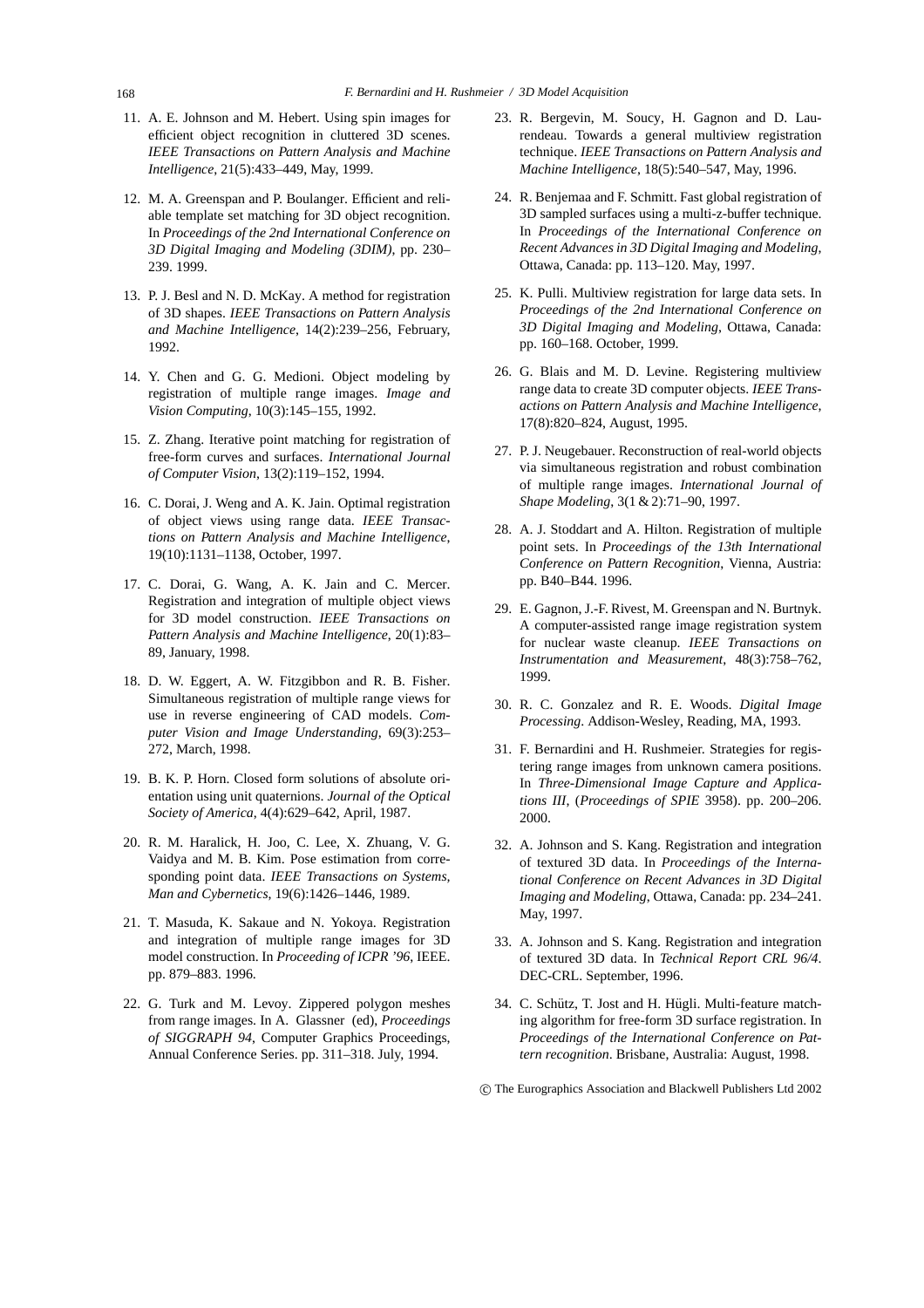- 35. S. Weik. Registration of 3D partial surface models using luminance and depth information. In *Proceedings of the International Conference on Recent Advances in 3D Digital Imaging and Modeling*, Ottawa, Canada: pp. 93–100. May, 1997.
- 36. K. Pulli. Surface reconstruction and display from range and color data, *PhD Thesis*, Department of Computer Science and Engineering, University of Washington, 1997.
- 37. R. Szeliski and H. Shum. Creating full panoramic mosaics and environment maps. In *Proceedings of SIGGRAPH 97*, Computer Graphics Proceedings, Annual Conference Series. pp. 251–258. 1997.
- 38. F. Bernardini, I. Martin and H. Rushmeier. Highquality texture reconstruction. *IEEE Transactions on Visnalization and Computer Graphics*, 7(4):318–332, 2001.
- 39. M. Rutishauser, M. Stricker and M. Trobina. Merging range images of arbitrarily shaped objects. In *Proceedings of CVPR '94*, pp. 573–580. 1994.
- 40. P. Hebert, D. Laurendeau and D. Poussart. Scene ´ reconstruction and description: geometric primitive extraction from multiple view scattered data. In *Proceedings of the IEEE Conference on Computer Vision and Pattern Recognition*, pp. 286–292. 1993.
- 41. M. Soucy and D. Laurendeau. A general surface approach to the integration of a set of range views. *IEEE Transactions on Pattern Analysis and Machine Intelligence*, 17(4):344–358, April, 1995.
- 42. R. M. Bolle and B. C. Vemuri. On surface reconstruction methods. *IEEE Transactions on Pattern Analysis and Machine Intelligence*, 13(1):1–13, 1991.
- 43. R. Mencl and H. Müller. Interpolation and approximation of surfaces from three-dimensional scattered data points. In *State of the Art Report (STAR), Eurographics '98*. 1998.
- 44. F. Bernardini, C. Bajaj, J. Chen and D. Schikore. Automatic reconstruction of 3D CAD models from digital scans. *International Journal of Computational Geometry and Applications*, 9(4 & 5):327–370, August– October, 1999.
- 45. H. Edelsbrunner. Shape reconstruction with delaunay complex. In A. V. Moura and C. L. Lucchesi (eds), *LATIN'98: Theoretical Informatics. Third Latin American Symposium, Campinas, Brazil*, Lecture Notes in Computer Science, LNCS 1380. New York: Springer, pp. 119–132. 1998.
- 46. H. Edelsbrunner and E. P. Mücke. Three-dimensional alpha shapes. *ACM Transactions on Graphics*, 13(1):43–72, January, 1994.
- 47. C. Bajaj, F. Bernardini and G. Xu. Automatic reconstruction of surfaces and scalar fields from 3D scans. In *Proceedings of SIGGRAPH 95*, Computer Graphics Proceedings, Annual Conference Series. pp. 109–118. 1995.
- 48. H. Edelsbrunner. Surface reconstruction by wrapping finite sets in space. In *Technical Report 96-001*. Raindrop Geomagic Inc., 1996.
- 49. N. Amenta, M. Bern and M. Kamvysselis. A new Voronoi-based surface reconstruction algorithm. In *Proceedings of SIGGRAPH 96*, Computer Graphics Proceedings, Annual Conference Series. pp. 415–412. July, 1998.
- 50. N. Amenta and M. Bern. Surface reconstruction by Voronoi filtering. *Discrete Computational Geometry*, 22(4):481–504, 1999.
- 51. N. Amenta, S. Choi and R. Kolluri. The power crust. In *Proceedings of the 6th ACM Symposium on Solid Modeling and Applications*. 2001.
- 52. N. Amenta, S. Choi and R. Kolluri. The power crust, unions of balls, and the medial axis transform. *International Journal of Computational Geometry and its Applications* (special issue on surface reconstruction, in press).
- 53. N. Amenta, S. Choi, T. K. Dey and N. Leekha. A simple algorithm for surface reconstruction. In *Proceedings of 16th ACM Symposium on Computational Geometry*, pp. 213–222. 2000.
- 54. T. K. Dey, J. Giesen and J. Hudson. Delaunay based shape reconstruction from large data. In *Proceedings of IEEE Visualization 2001*. 2001, (in press).
- 55. F. Bernardini and C. Bajaj. Sampling and reconstructing manifolds using alpha-shapes. In *Proceedings of the 9th Canadian Conference on Computational Geometry*, pp. 193–198. August, 1997. Updated online version available at www.qucis.queensu.ca/ cccg97.
- 56. D. Attali. *r*-regular shape reconstruction from unorganized points. *Computational Geometry: Theory and Applications*, 10:239–247, 1998.
- 57. T. K. Dey, K. Mehlhorn and E. A. Ramos. Curve reconstruction: connecting dots with good reason. *Computational Geometry: Theory and Applications*, 15:229–244, 2000.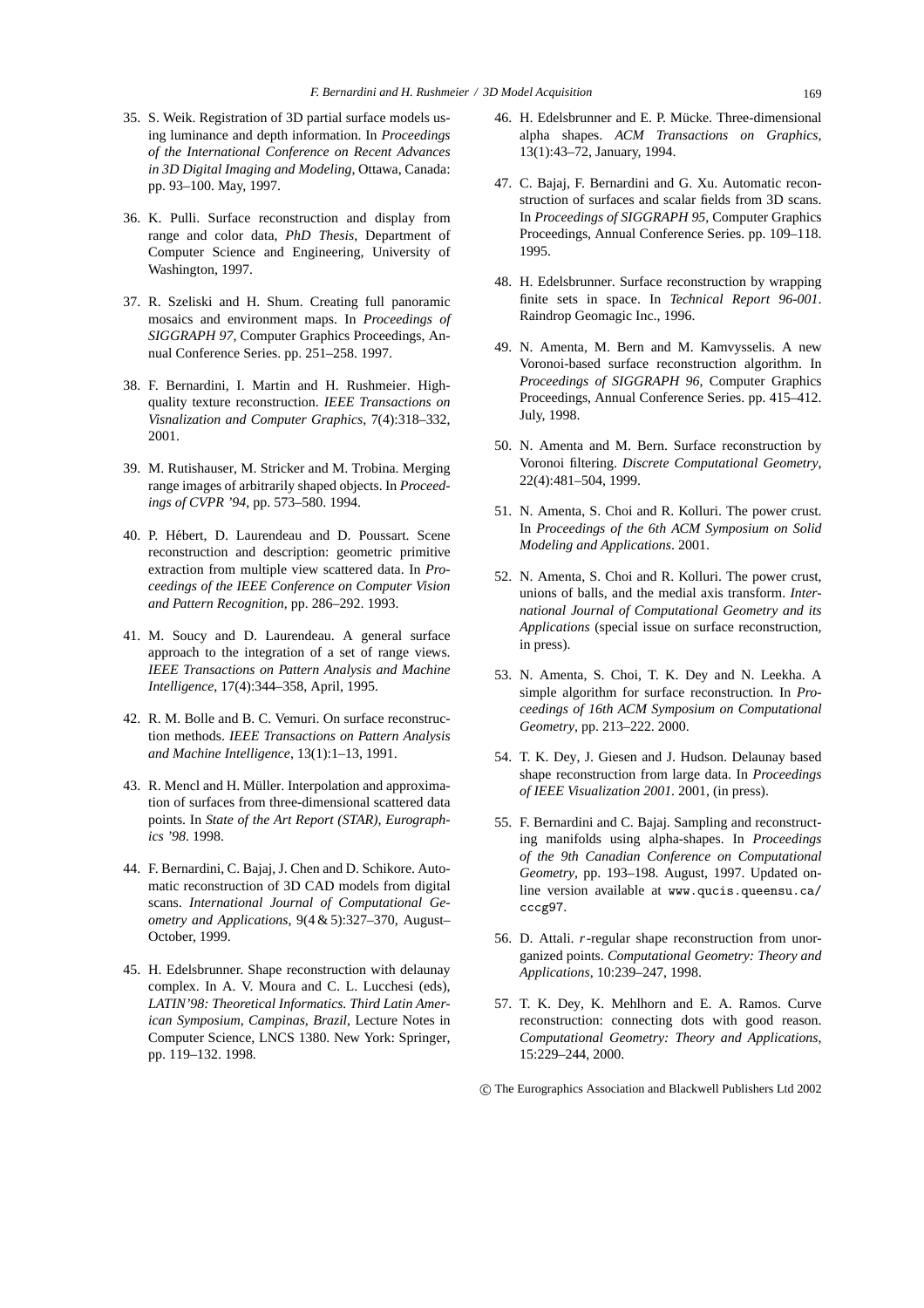- 58. F. Bernardini, J. Mittleman, H. Rushmeier, C. Silva and G. Taubin. The ball-pivoting algorithm for surface reconstruction. *IEEE Transactions on Visualization and Computer Graphics*, 5(4):349–359, October– December, 1999.
- 59. M. Gopi, S. Krishnan and C. T. Silva. Surface reconstruction based on lower dimensional localized Delaunay triangulation. In *Proceedings of Eurographics 2000*, pp. 467–478. 2000.
- 60. B. Curless and M. Levoy. A volumetric method for building complex models from range images. In *Proceedings of SIGGRAPH 96*, *ACM SIGGRAPH*, Computer Graphics Proceedings, Annual Conference Series. pp. 303–312. August, 1996.
- 61. M. Wheeler, Y. Sato and K. Ikeuchi. Consensus surfaces for modeling 3D objects from multiple range images. In *Sixth International Conference on Computer Vision*, IEEE. pp. 917–924. 1998.
- 62. A. Hilton, A. Stoddart, J. Illingworth and T. Windeatt. Reliable surface reconstruction from multiple range images. In *Fourth European Conference on Computer Vision*, pp. 117–126. 1996.
- 63. W. Lorensen and H. Cline. Marching cubes: a high resolution 3D surface construction algorithm. *Computer Graphics*, 21(4):163–170, 1987.
- 64. J.-D. Boissonnat and F. Cazals. Smooth surface reconstruction via natural neighbour interpolation of distance function. In *Proceedings of the 16th ACM Symposium on Computational Geometry*, pp. 223– 232. 2000.
- 65. K. Pulli, T. Duchamp, H. Hoppe, J. McDonald, L. Shapiro and W. Stuetzle. Robust meshes from multiple range maps. In *Proceedings of the International Conference on Recent Advances in 3D Digital Imaging and Modeling*, Ottawa, Canada: pp. 205–211. May, 1997.
- 66. H. Hoppe, T. DeRose, T. Duchamp, J. McDonald and W. Stuetzle. Mesh optimization. In *Proceedings of SIGGRAPH '93*, Computer Graphics Proceedings, Annual Conference Series. pp. 19–26. 1993.
- 67. M.-E. Algorri and F. Schmitt. Surface reconstruction from unstructured 3D data. *Computer Graphics Forum*, 15(1):47–60, 1996.
- 68. J. Neugebauer and K. Klein. Adaptive triangulation of objects reconstructed from multiple range images. In *IEEE Visualization '97, Late Breaking Hot Topics*. 1997.
- 69. M. Reed and P. Allen. 3D modeling from range imagery: an incremental method with a planning

component. *Image and Vision Computing*, (17):99– 111, 1999.

- 70. C. Rocchini, P. Cignoni, F. Ganovelli, C. Montani, P. Pingi and R. Scopigno. Marching intersections: an efficient resampling algorithm for surface management. In *Proceedings of the International Conference on Shape Modeling and Applications (SMI 2001)*. Genova, Italy: 7–11 May, 2001.
- 71. D. Terzopoulos, A. Witkin and M. Kass. Constraints on deformable models: recovering 3D shape and nonrigid motion. *Artificial Intelligence*, 36:91–123, 1988.
- 72. A. Pentland and S. E. Sclaroff. Closed form solutions for physically based shape modelling and recovery. *IEEE Transactions on Pattern Analysis and Machine Intelligence*, 13(7):715–729, 1991.
- 73. R. T. Whitaker. A level-set approach to 3D reconstruction from range data. *International Journal of Computer Vision*, 29(3):203–231, 1998.
- 74. J. Gomes and O. Faugeras. Level sets and distance functions. In *Proceedings of the 6th European Conference on Computer Vision*, pp. 588–602. 2000.
- 75. M. Garland. Multiresolution modelling: survey and future opportunities. In *State of the Art Report (STAR), Eurographics '99*. 1999.
- 76. M. Soucy, G. Godin and M. Rioux. A texturemapping approach for the compression of colored 3D triangulations. *The Visual Computer*, 12:503–513, 1996.
- 77. J. Maillot, H. Yahia and A. Verroust. Interactive texture mapping. In *Proceedings of SIGGRAPH 93*, Computer Graphics Proceedings, Annual Conference Series. pp. 27–34. 1993.
- 78. M. Eck, T. DeRose, T. Duchamp, H. Hoppe, M. Lounsbery and W. Stuetzle. Multiresolution analysis of arbitrary meshes. In R. Cook (ed), *Proceedings of SIGGRAPH 95*, Computer Graphics Proceedings, Annual Conference Series. pp. 173–182. August, 1995.
- 79. S. R. Marschner. Inverse rendering for computer graphics, *PhD Thesis*, Cornell University, 1998.
- 80. P. Sloan, D. Weinstein and J. Brederson. Importance driven texture coordinate optimization. *Computer Graphics Forum*, 17(3):97–104, 1998. Proceedings of EUROGRAPHICS '98.
- 81. H. Hoppe, T. DeRose, T. Duchamp, M. Halstead, H. Jin, J. McDonald, J. Schwitzer and W. Stuelzle. Piecewise smooth surface reconstruction. In *Proceedings of SIGGRAPH 94*, Computer Graphics Proceedings, Annual Conference Series. pp. 295–302. 1994.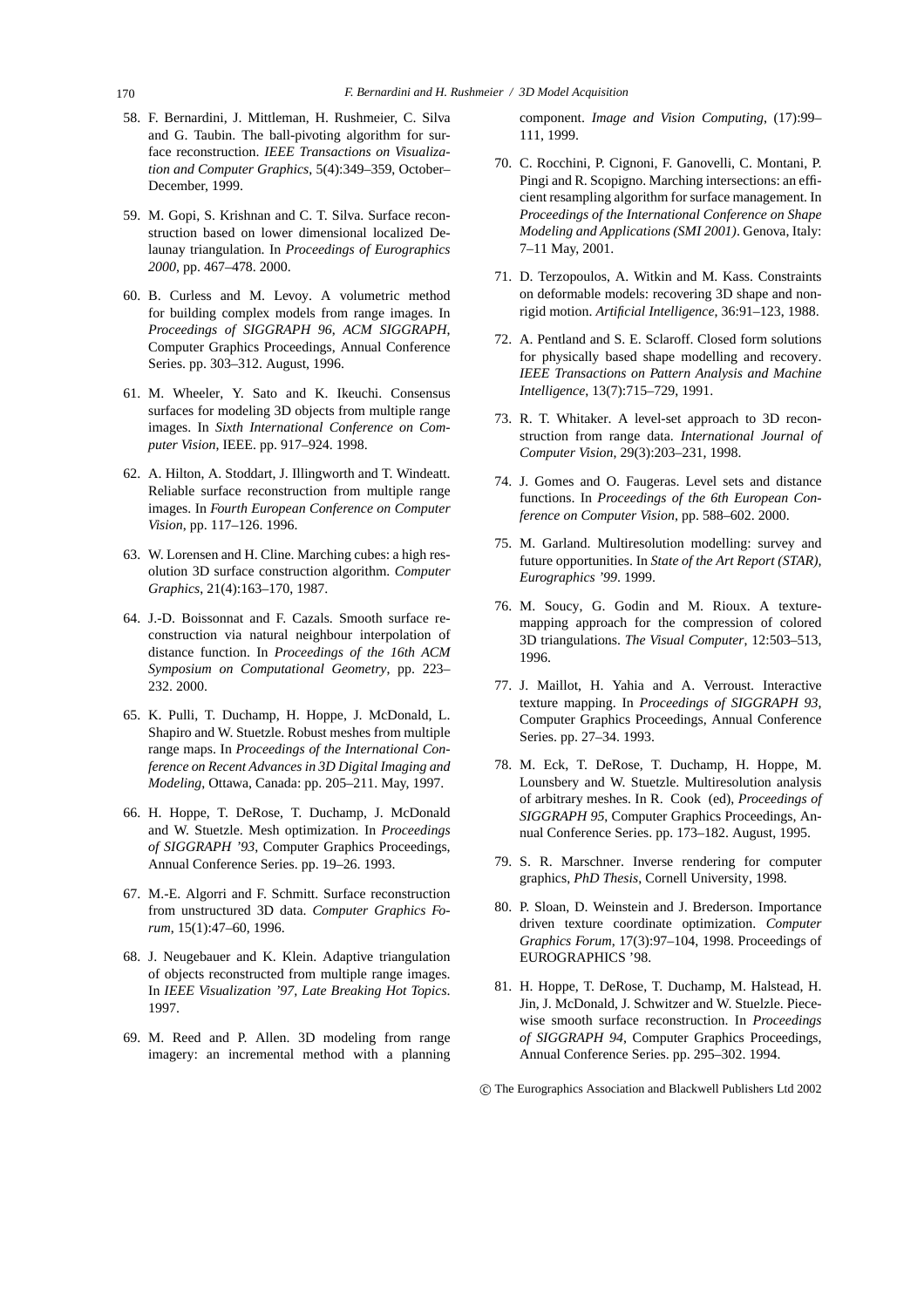- 82. C. Loop. Smooth subdivision surfaces based on triangles, *MS Thesis*, Department of Mathematics. University of Utah, August, 1987.
- 83. M. Eck and H. Hoppe. Automatic reconstruction of B-splines surfaces of arbitrary topological type. In *Proceedings of SIGGRAPH 96*, Computer Graphics Proceedings, Annual Conference Series. pp. 325–334. 1996.
- 84. H. Hoppe, T. DeRose, T. Duchamp, J. McDonald and W. Stuelzle. Surface reconstruction from unorganized points. *Computer Graphics*, 26(2):71–78, July, 1992. Proceedings of SIGGRAPH 92.
- 85. J. Peters. Constructing *C*<sup>1</sup> surfaces of arbitrary topology using biquadratic and bicubic splines. In N. Sapidis (ed), *Designing Fair Curves and Surfaces*, SIAM, pp. 277–293. 1994.
- 86. V. Krishnamurthy and M. Levoy. Fitting smooth surfaces to dense polygon meshes. In *Proceedings of SIGGRAPH 96*, *ACM SIGGRAPH*, Computer Graphics Proceedings, Annual Conference Series. pp. 313– 324. August, 1996.
- 87. R. Baribeau, M. Rioux and G. Godin. Color reflectance modeling using a polychromatic laser range sensor. *IEEE Transactions on Pattern Analysis and Machine Intelligence*, 263–269, 1992.
- 88. K. Price. Computer vision bibiliography, http://iris.usc.edu/Vision-Notes/ bibliography/contents.html.
- 89. R. Y. Tsai. An efficient and accurate camera calibration technique for 3D machine vision. *Computer Vision and Pattern Recognition*, 364–374, June, 1986.
- 90. P. Neugebauer and K. Klein. Texturing 3D models of real world objects from multiple unregistered photographics views. *Computer Graphics Forum*, 18(3):C245–C256, 1999. Proceedings of EURO-GRAPHICS '99.
- 91. H. P. A. Lensch, W. Heidrich and H.-P. Seidel. Automated texture registration and stitching for real world models. In W. Wang, B. A. Barsky and Y. Shinagawa (eds), *Proceedings of the 8th Pacific Conference on Computer Graphics and Applications*, pp. 317–326. 2000. IEEE Computer Society.
- 92. K. Nishino, Y. Sato and K. Ikeuchi. Appearance compression and synthesis based on 3D model for mixed reality. In *Proceeding of ICCV '99*, Vol. 1. pp. 38–45. September, 1999.
- 93. P. Viola. Alignment by maximization of mutual information, *PhD Thesis*, MIT AI-Lab, June, 1995.
- 94. K. Matsushita and T. Kaneko. Efficient and handy texture mapping on 3D surfaces. *Computer Graphics Forum*, 18(3):C349–C357, 1999. Proceedings of EU-ROGRAPHICS '99.
- 95. M. Levoy *et al*. The digital Michelangelo project: 3D scanning of large statues. In *Proceedings of SIG-GRAPH 00*, Computer Graphics Proceedings, Annual Conference Series. pp. 131–144. 2000.
- 96. K. Ikeuchi and K. Sato. Deterimining reflectance properties of an object using range and brightness images. *IEEE Transactions on Pattern Analysis and Machine Intelligence*, 13(11):1139–1153, 1991.
- 97. K. Torrance and E. Sparrow. Theory for off-specular reflection for roughened surface. *Journal of the Optical Society of America*, 57:1105–1114, September, 1967.
- 98. R. J. Woodham. Photometric method for determining surface orientation from multiple images. *Optical Engineering*, 19:139–144, 1980.
- 99. G. Kay and T. Caelli. Inverting an illumination model from range and intensity maps. *CVGIP—Image Understanding*, 59(2):183–201, 1994.
- 100. Y. Sato, M. Wheeler and K. Ikeuchi. Object shape and reflectance modeling from observation. In *Proceedings of SIGGRAPH 97*, Computer Graphics Proceedings, Annual Conference Series. pp. 379–388. 1997.
- 101. G. Klinker, S. Shafer and T. Kanade. Using a color reflection model to separate highlights from object color. In *International Conference on Computer Vision*, pp. 145–150. 1987.
- 102. H. P. A. Lensch, J. Kautz, M. Goesele, W. Heidrich and H.-P. Seidel. Image-based reconstruction of spatially varying materials. In K. Myzkowski and S. Gortler (eds), *Rendering Techniques '01 (Proceedings of the 12th Eurographics Rendering Workshop)*. 2001.
- 103. H. Rushmeier, F. Bernardini, J. Mittleman and G. Taubin. Acquiring input for rendering at appropriate level of detail: digitizing a Pieta. In ` *Proceedings of the 9th Eurographics Workshop on Rendering*, Vienna, Austria: pp. 81–92. June, 1998.
- 104. H. Rushmeier and F. Bernardini. Computing consistent normals and colors from photometric data. In *Proceeding of the 2nd International Conference on 3D Digital Imaging and Modeling*, Ottawa, Canada: pp. 99–108. October, 1999.
- 105. K. Dana, B. van Ginneken, S. Nayar and J. Koenderink. Reflectance and texture of real-world surfaces. *ACM Transactions on Graphics*, 1:34, 1999.